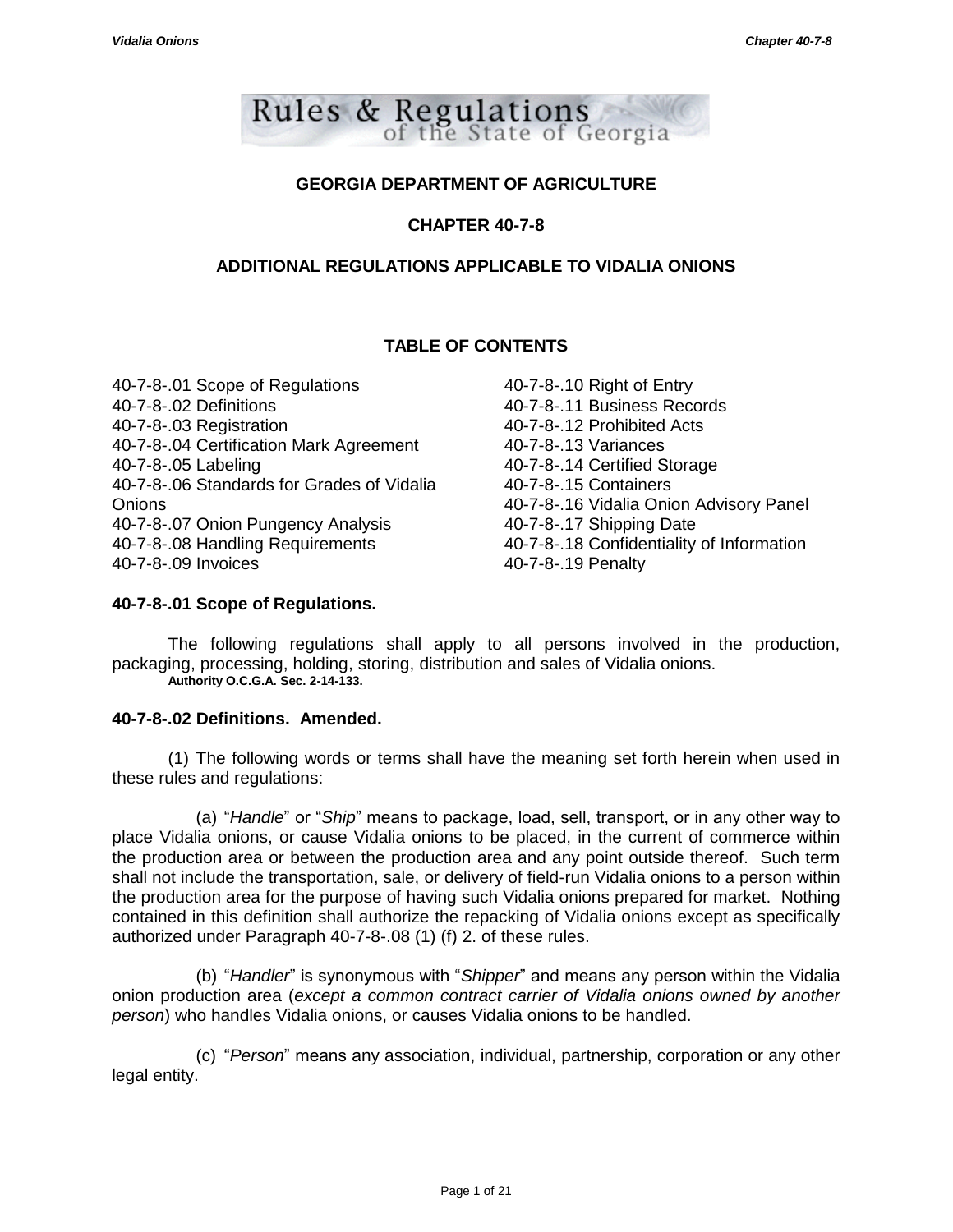(d) "*Producer*" is synonymous with "*grower*" and means any person engaged in a proprietary capacity in the production of Vidalia onions for market.

(e) "*Producer-Handler*" means a producer who handles Vidalia onions.

(f) "*Vidalia Onion Advisory Panel*" means the advisory panel established pursuant to Code Section 2-14-138.

(g) "*Vidalia Onion Variety*" means varieties of **Allium Cepa** of the hybrid granex, granex parentage or other similar varieties. The Commissioner may limit the usage of certain varieties or authorize the inclusion of new varieties based upon recommendation of the Director of the Experiment Stations of the College of Agricultural and Environmental Sciences of the University of Georgia.

(h) "*Vidalia Onion*" means any onion of the type defined in paragraph (g) of this section and produced in the "*Vidalia Onion Production Area*" as defined in paragraph (i) of this section.

(i) "*Vidalia Onion Production Area*" means a specific production area which encompasses only that part of the state particularly described as follows:

Beginning at a point in Laurens County where U. S. Highway 441 intersects Highway 16; thence continue southerly along U. S. Highway 441 to a point where it intersects the southern boundary of Laurens County; thence southwesterly along the border of Laurens County to a point where it intersects the county road known as Jay Bird Springs Road; thence southeasterly along Jay Bird Springs Road to a point where U. S. Highway 23 intersects the western border of Telfair County; thence southwesterly following the western and southern county border of Telfair County to a point where it intersects with Jeff Davis County; thence following the southern border of Jeff Davis County to a point where it intersects the western border of Bacon County; thence southerly and easterly along the border of Bacon county to a point where it intersects Georgia State Road 32; thence easterly along Georgia State Road 32 to Seaboard Coastline Railroad; thence northeasterly along the tracks of Seaboard Coastline Railroad to a point where they intersect Long County and Liberty County; thence northwesterly and northerly along the southwestern border of Liberty county to a point where the border of Liberty County intersects the southern border of Evans County; thence northeasterly along the eastern border of Evans County to the intersection of the Bulloch County border; thence northeasterly along the Bulloch County border to a point where it intersects with the Ogeechee River; thence northerly along the main channel of the Ogeechee River to a point where it intersects with the southeastern border of Screven County; thence northeasterly along the southeasterly border of Screven County to the main channel of the Savannah River; thence northerly along the main channel of the Savannah River to a point where the northwestern boundary of Hampton County, South Carolina intersects the Savannah River; thence due west to a point where State Road 24 intersects Brannen Bridge Road; thence westerly along Brannen Bridge Road to a point where it intersects with State Road 21; thence westerly along State Road 21 to the intersection of State Road 17; thence westerly along State Road 17 to the intersection of State Road 56 and southerly to the northern border of Emanuel County; thence westerly and southerly along the boundary of Emanuel County to a point where it intersects the Treutlen County border; thence southerly to a point where the Treutlen County border intersects Interstate Highway 16; thence westerly to the point of beginning in Laurens County.

(j) "*Registration*" means a process whereby persons desiring to produce and/or pack onions for marketing as Vidalia onions are registered by the Department as Vidalia Onion Producers and/or Packers. Nothing contained in this definition shall authorize the repacking of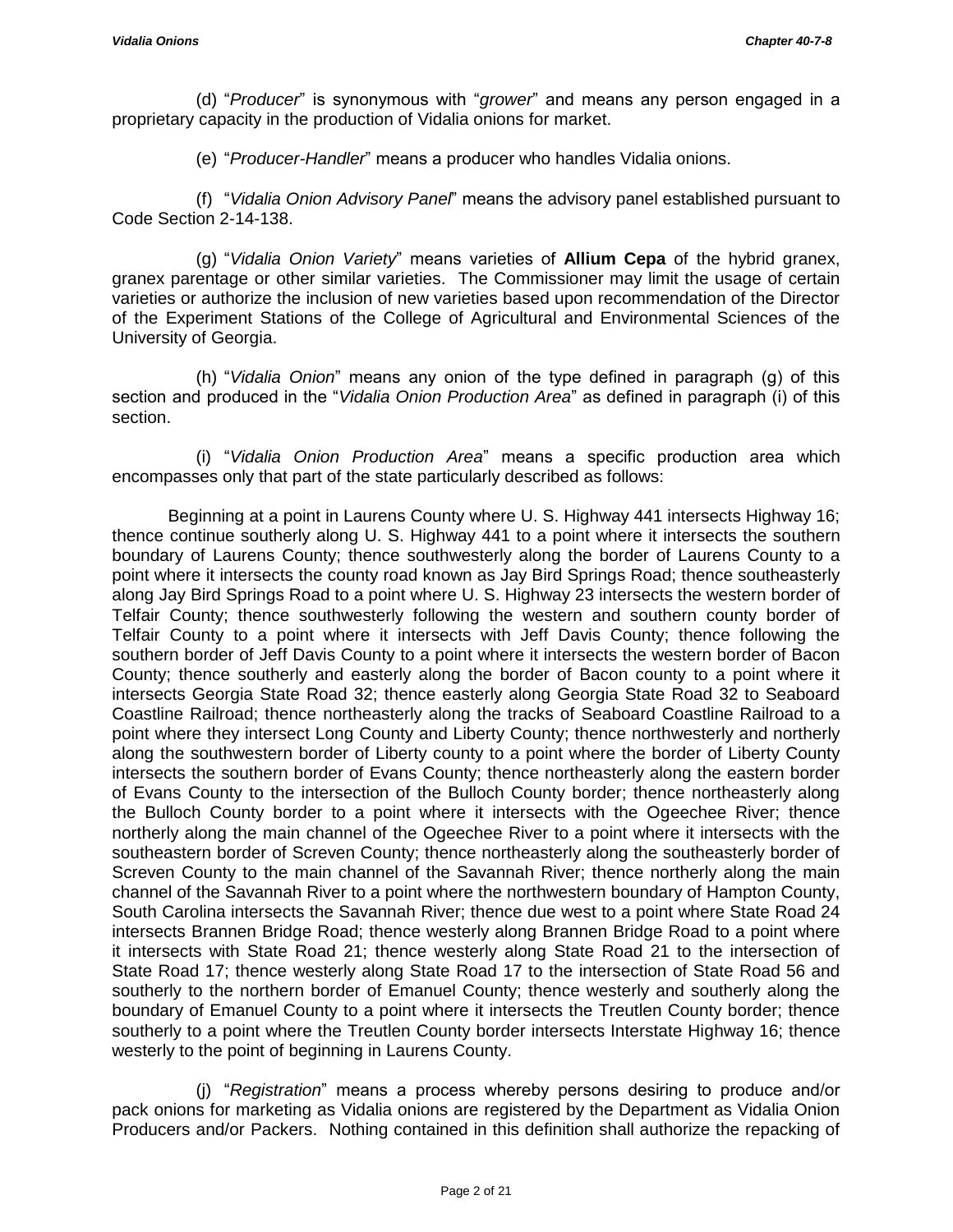Vidalia onions except as specifically authorized under Paragraph 40-7-8-.08 (1) (f) 2. of these rules.

(k) "*Department*" means the Department of Agriculture of the State of Georgia.

(l) "*Commissioner*" means the Commissioner of Agriculture of the State of Georgia.

(m) "*Label*" means a display of written, printed or graphic matter upon the immediate container of Vidalia onions.

(n) "*Labeling*" means all labels and other written, printed or graphic matter, including advertising, upon an article or any of its containers or wrappers, or accompanying such article.

(o) "*Georgia Federal-State Shipping Point Inspection Service*" or "*Inspection Service*" is the Corporation authorized by the Department to conduct inspection, certification, and identification of the class, quantity, quality and condition of agricultural products in Georgia.

(p) "*Pack*" means the initial placement of Vidalia onions into properly labeled containers by grower/packers or packers within the Vidalia onion production area only who have been properly certified and registered by the Department.

(q) "*Repack/Repacking*" means the removing of Vidalia onions by any individual from initially-packed containers, as described in (p) above of this subparagraph, and subsequently placing those same onions into any other like or unlike containers bearing the registered U.S. Certification Mark "VIDALIA®".

(r) "*Shipping date*" means the first day on which Vidalia onions may be shipped for sale.

(s) "*Green onion*" means any onion which has been harvested young before the bulb has developed or enlarged, and which still has the green tubular top intact. **Authority O.C.G.A. Sec. 2-14-133.**

# **40-7-8-.03 Registration. Amended.**

(1) Each person who desires to produce and/or package onions as Vidalia onions must register with the Commissioner on or before April 15, 1986, and before March 1 of each year thereafter. Registration forms are to be filled out completely and accurately. If acreage planted should change, or any other information such as name, address, label information or packer from that indicated on the report filed by March 1, then a supplemental report shall be submitted no later than April 15. Additionally, each person who desires to produce green onions and utilize the name Vidalia in connection with the sale, advertising, distribution, or marketing of such onions, must register on or before October 1 of each year.

(2) Registration forms may be obtained from the Georgia Department of Agriculture, Marketing Division, Capitol Square, Atlanta, Georgia 30334.

(3) The Commissioner may deny or revoke registration of any person for failure to register by deadline, violating any of these regulations, or for any intentional misrepresentation of a material fact in the registration application.

(4) Registration is not transferable.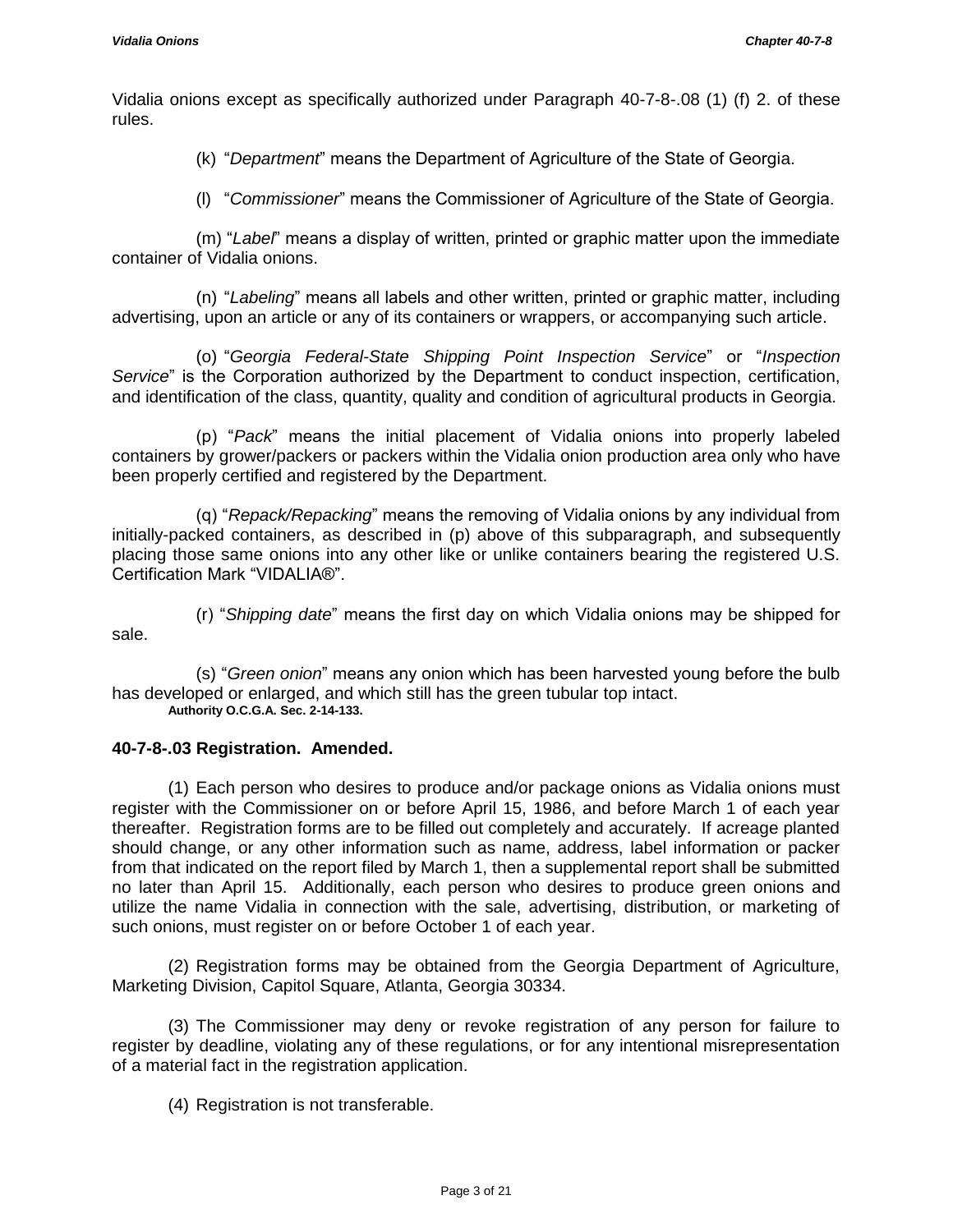(5) No person shall pack Vidalia onions unless the grower of such onions is properly registered.

**Authority O.C.G.A. Sec. 2-14-133.**

#### **40-7-8-.03.1 Vidalia Onion Varieties Allowed To Be Grown.**

(a) Upon recommendation of the Director of the Experiment Stations of the College of Agricultural and Environmental Sciences of the University of Georgia, the Commissioner authorizes the following onion varieties to be included as a "*Vidalia onion variety*" as defined in Rule 40-7-8-.02 (g) and to be planted and marketed as Vidalia onions or Vidalia green onions:

*19013 Sapelo Sweet (DPS 1039) Granex 33 Pegasus Sweet Vidalia SRO 1001 (RCX 5195-1) (Sweet Caroline) SRO 1000 (RCX 6043) (Caramelo) Savannah Sweets SSC 6372 F1 (Honeycomb) Sugar Belle F1 (SSC 6371 F1) Cyclops (XP 6695) Sweet Melody (RCS 1938) Georgia Boy (DPS 1032) Mr. Buck (DPS 1033)*

*Ohoopee Sweet (DPS 1024) Nirvana (RCS 1027) EX 075 92000 (Century) Granex Yellow PRR 99C 50992 (XON-202Y) (Sweet Jasper) XON-203Y (01ZG 5034) (Sweet Harvest) Miss Megan (DPSX 1290) Honeybee (SSC33076) WI-129 FS-2005 XP 07542007 XON-403X HSX-61304 Yellow Granex 15082*

(b) Upon the same recommendation, the following onion varieties are specifically limited and excluded from being planted and marketed as Vidalia onions or Vidalia green onions to wit: *Sweet Dixie*, *Sugar Queen, Spring Express, WI 3115, WI 609, PS 7092, Southern Belle, Southern Honey, Sweet Melissa (1519) and Sweet Advantage (DPS 1058).*

(c) Upon the same recommendation, any variety not listed in paragraph "*(a)*" above is specifically limited and excluded from being planted and marketed as Vidalia onions or Vidalia green onions until it shall have completed three years of testing by the College of Agricultural and Environmental Sciences of the University of Georgia to evaluate shape, color, pungency, sugars, and other factors characteristic of Vidalia onions and is recommended for inclusion as a Vidalia onion by the Director of the Experiment Stations of said College.

(d) In addition to the criteria established by the Director of the Experiment Stations of the College of Agricultural and Environmental Sciences of the University of Georgia for making his/her recommendation, the following guidelines will be considered by, but not limit, the Commissioner in reviewing the recommendations of the Director for the authorization of additional varieties or limitation of existing varieties:

(1) Any proposed new variety must be registered by the seed producer with the Department prior to commencement of any official test trials by a seed producer, onion grower, or the Director; such registration shall include, without limitation, the proposed name and test identification number, results of seed producer tests, and other relevant data; in the case of varieties being tested at or before the effective date of this rule, such registration shall be within sixty (60) days of the effective date of this rule.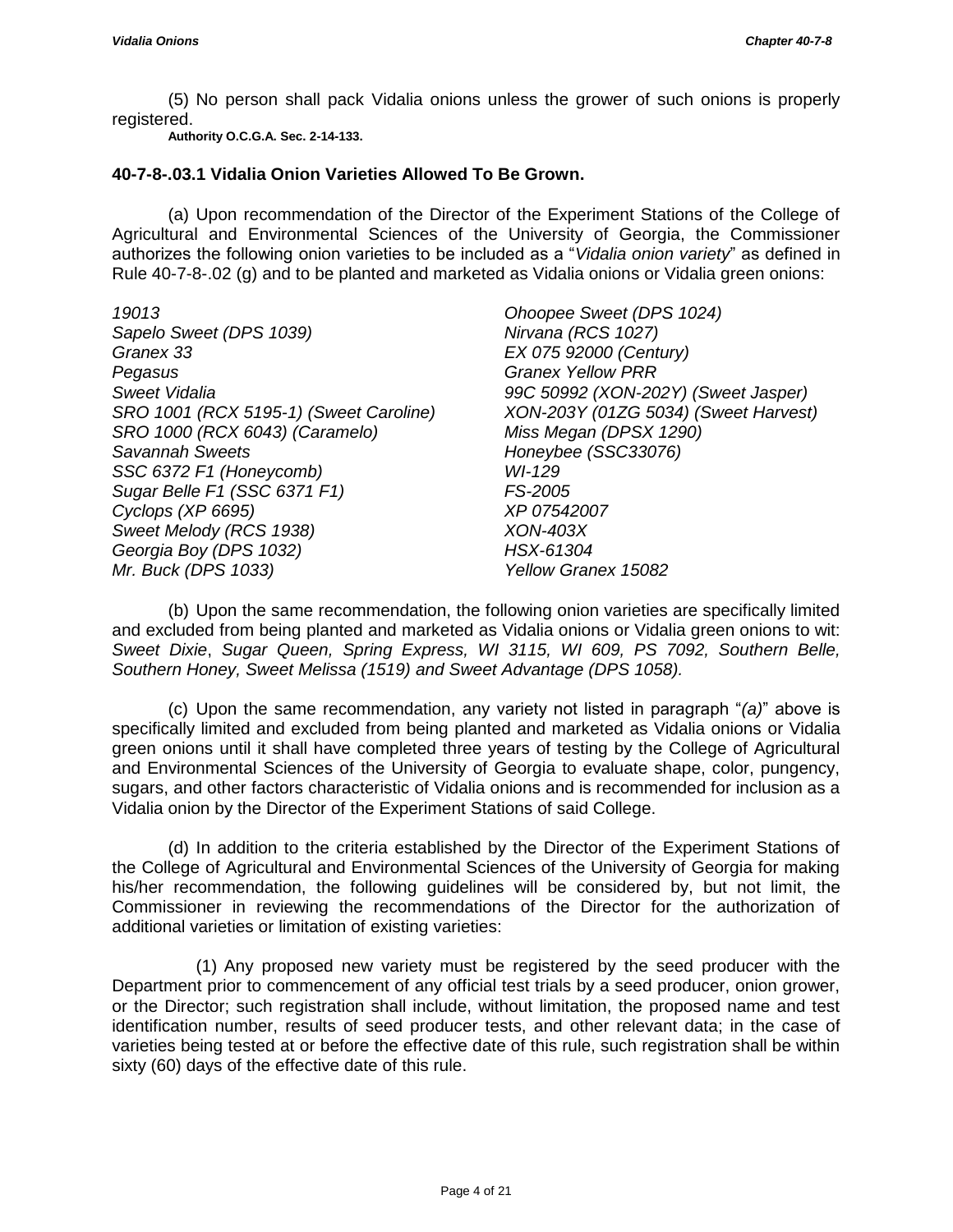(2) The seed producer shall furnish the Director with a representative quantity, as determined by the Director, of the new variety and of any existing approved variety for testing by an annual deadline set by the Director.

(3) The test period shall be three (*3*) consecutive years in University test trials. Test plots on individual farms (*either by the seed producer, an onion grower or the Director*) shall be limited to 0.07 acres (*approximately 3,000 square feet*) for each variety, which shall be clearly identified and segregated from plantings of approved Vidalia varieties and reported in writing by January  $15<sup>th</sup>$  of the harvest year to the Department with appropriate lay-out maps showing the location thereof. At the completion of each test trial from an individual farm, the test plots must be completely destroyed and under no circumstances may any onions from said plots be introduced into the marketplace or sold as Vidalia onions or Vidalia green onions.

(4) Prior to planting test plots, seed producers shall furnish, in writing, to the Department the names and locations of all growers where test trials are to be conducted. **Authority O.C.G.A. Sec. 2-14-133.**

# **40-7-8-.03.2 Onion Seed Sold to Growers in Vidalia Onion Production Area.**

All persons and entities selling onion seed to anyone in the Vidalia Onion Production Area shall provide a complete list of those customers to the Department no later than January 1 of each year. Required information shall include, but not be limited to, name and complete address of customer, date seed sold, variety sold and amount sold. Any such information deemed confidential shall be subject to the requirements of Paragraph 40-7-8-.18 of these rules.

**Authority O.C.G.A. Sec. 2-14-133.**

## **40-7-8-.04 Certification Mark Agreement.**

Any person who desires to grow, pack, process, market and/or sell onions as Vidalia onions or Vidalia green onions, or use the Mark "*Vidalia®*" on products containing Vidalia onions or Vidalia green onions, must enter into an agreement with the Georgia Department of Agriculture for the use of the registered U. S. Certification Mark "*Vidalia®*". The Commissioner shall establish the terms and conditions of the agreement annually. The royalty or license fee for processed onions or products containing Vidalia onions shall be 0.5¢ for six ounces, or portion thereof, or product, except that in the case of frozen products the fee shall be 0.1¢ for six ounces, or portion thereof. The agreement must be renewed annually. The term of the agreement shall be from the date of execution through the last day of February of the next preceding year in all cases except those for processed onions or products containing Vidalia onions, and through the last day of the next June in the case of processed onions or products containing Vidalia onions.

**Authority O.C.G.A. Sec. 2-14-133.**

# **40-7-8-.05 Labeling. Amended.**

(1) The term "*Vidalia*" may not be used in the advertising or labeling of onions or green onions sold or delivered, held, stored, or offered for sale, unless such onions are of the variety defined in paragraph (g) of Section 40-7-8-.02 of these rules, and were grown in the Vidalia onion production area, and meet the other requirements of these rules.

(2) All packaged Vidalia onions must be labeled to show:

(a) Common or usual name of the food (*onion*);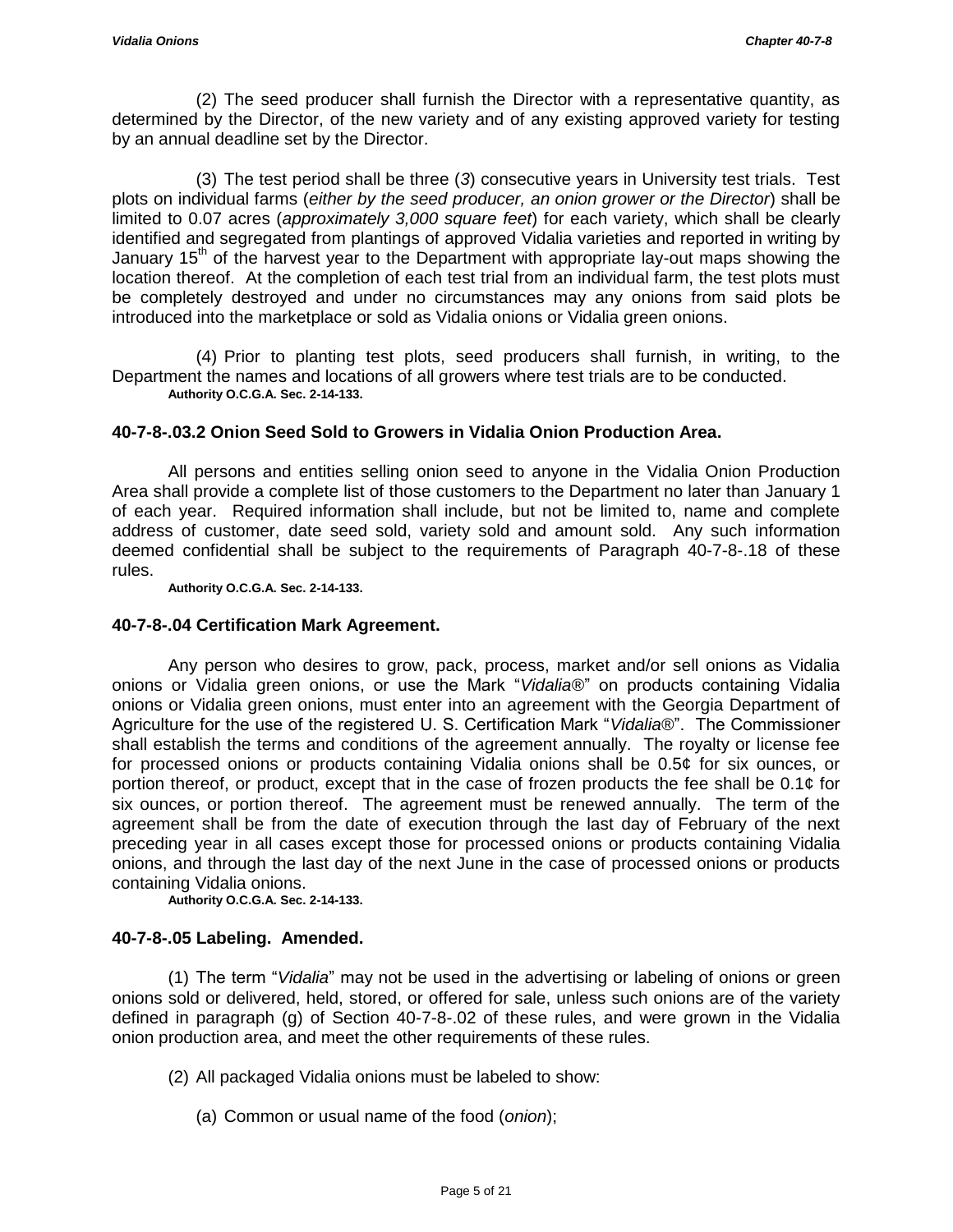(b) An accurate statement of the quantity of the contents in terms of weight (*example: 3-pound, 5-pound, 10-pound, 25-pound, 50-pound*);

(c) The statement "*Product of Georgia*" or "*Georgia Grown*", or the Department's promotional logo "*Georgia. Always in good Taste*" may be displayed;

(d) The name and complete address of the place of business of the producer and/or packer.

(3) All green Vidalia onions must be labeled to show:

(a) The name and complete address of the place of business of the producer and/or packer.

**Authority O.C.G.A. Sec. 2-14-133.**

#### **40-7-8-.06 Standards for Grades of Vidalia Onions and Vidalia Green Onions. Amended.**

The standards and grades as adopted by the U. S. Department of Agriculture, U. S. Standards for Grades of Bermuda-Granex-Grano type onions, effective January 1, 1960, amended October 10, 1995 (*7 CFR 51.395-51.3209*), and U. S. Standards for Grades of Common Green Onions, effective June 20, 1947, reprinted January, 1997, and future supplements and amendments thereto, are adopted as the Standards and Grades for Vidalia onions and Vidalia green onions, except as otherwise provided in these rules. **Authority O.C.G.A. Sec. 2-14-133.**

#### **40-7-8-.07 Onion Pungency Analysis**

The following standard procedures will be required to analyze and evaluate pungency levels in Vidalia Onions. These procedures must be used when there is the desire to publish such findings and utilize the same in promoting and/or marketing Vidalia ® onions based on their pungency analysis results.

This regulation is in two sections:

- Section 1 establishes the test methodology required for the determination of pungency levels of Vidalia onions.
- Section 2 establishes the sample collection method that must be utilized if pungency values are to be used in the promotion and/or marketing of Vidalia onions.

Section 1.0: Standard Method for Onion Pungency Analysis

The following standard analysis method will be required when conducting pungency analyses on Vidalia Onions.

Section 1:1 Preparation of the Required Chemical Reagents:

Reagent 1: Trichloroacetic acid (TCA)

Trichloroacetic acid (TCA) Source: Fisher Scientific (A322-500)

5% Solution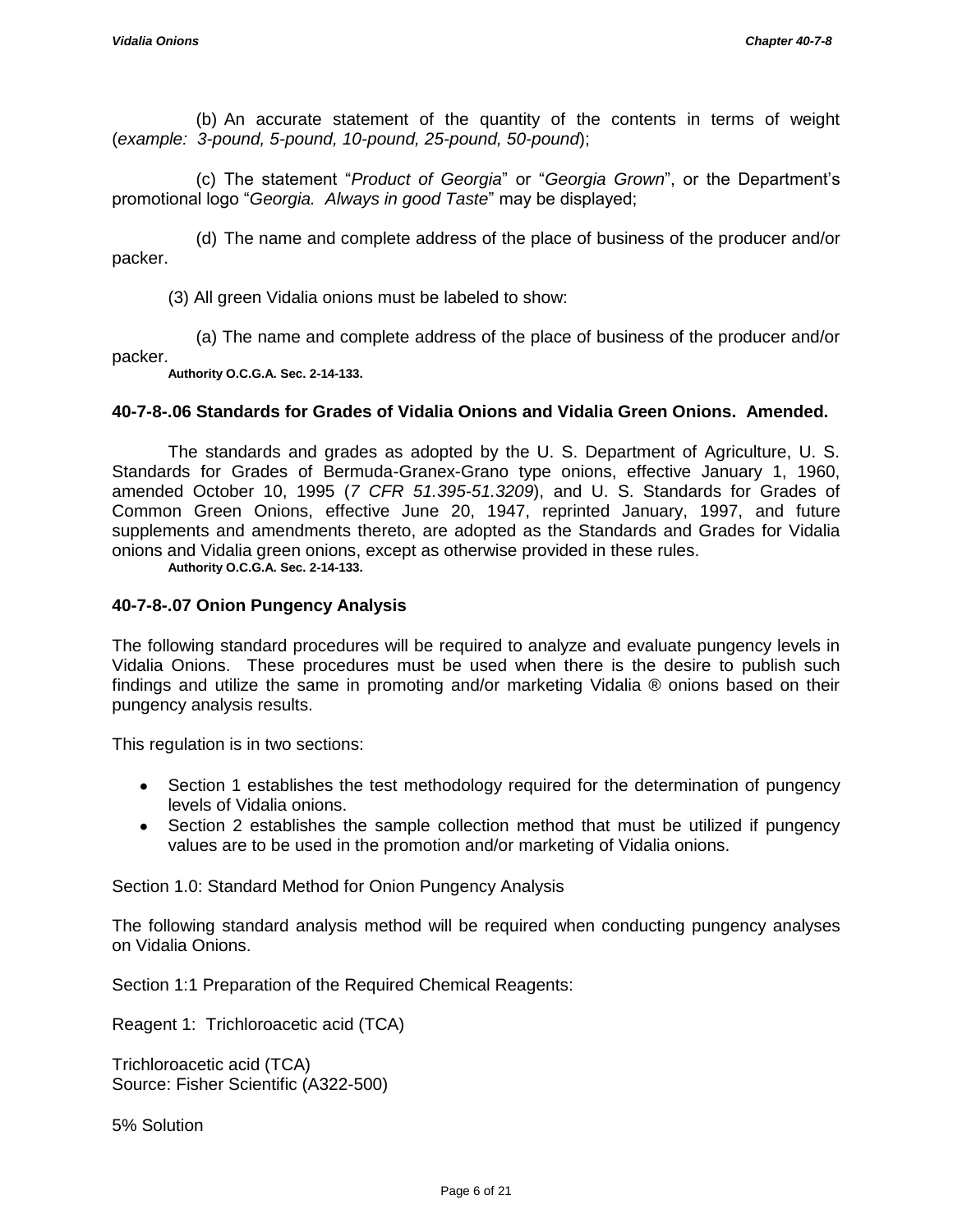Dissolve 50 grams of TCA in 1000 mL of distilled water using a volumetric flask.

Using a powder funnel, add 50 grams of TCA to volumetric flask, add  $\sim$  200 mL of water and stir until dissolved. Bring to volume (1000 mL) with distilled water. The solution can be stored in a closed amber bottle at room temperature for no more than six months.

Comment: TCA is used to stop the enzymatic activity of alliinase by precipitating and deactivating the enzyme.

Reagent 2: 2,4 dinitrophenylhydrazine (2,4 DNPH)

2,4 dinitrophenylhydrazine (2,4 DNPH) Source: Sigma Chemical Company (D 2630)

Hydrochloric acid (HCl) 36-38% Source: J.T. Baker (9535-33)

First:

2N HCl Dilute 166 mL of ~38% HCl in 1000 mL of distilled water using a volumetric flask.

Using a standard funnel, gradually add HCL to ~500 mL of water and stir until dissolved. The solution will heat slightly as HCl is added which can change volume. Bring to volume (1000 mL) with remaining distilled water, making sure the funnel is washed of any remaining HCl.

Second:

Prepare 0.0125% 2,4 DNPH

Transfer  $\sim$  500 mL of the 2N HCl to a clean beaker. Weigh out exactly 0.125 grams of 2,4 DNPH on a scale that reads to four decimal places (e.g., 0.0001grams). Use a Fisher brand 1 5/8 inch weigh boat. On a hot plate/stir plate combination, add 0.125 grams of 2,4 DNPH to the HCL remaining in the volumetric flask. Use 2N HCL to wash any 2,4 DNPH sticking to the weigh boat into the flask. Set the temperature on the hot plate to a low setting and place a magnetic stir bar in the bottom of the flask to help dissolve the 2,4 DNPH. When the 2,4 DNPH is fully dissolved, add the remaining 500 mL of 2N HCL to make 1000 mL. Let the solution cool to room temperature before using.

Precautions:

- 2,4 DNPH is very toxic and should be handled with extreme care.
- The 2,4 DNPH solution must be used out of and stored in an amber bottle.
- The solution if stored in the refrigerator is good for six months.
- If the solution is refrigerated, it must be brought to room temperature before being used in the pyruvic acid method. A cold solution could affect the reaction in the water bath because the reaction is temperature and time sensitive.
- If a precipitant is observed in the solution, it has gone bad and should be disposed of properly. Check for a precipitant every time the 2,4 DNPH solution is used by holding the bottle up to a light source.

Reagent 3: Sodium Hydroxide (NaOH)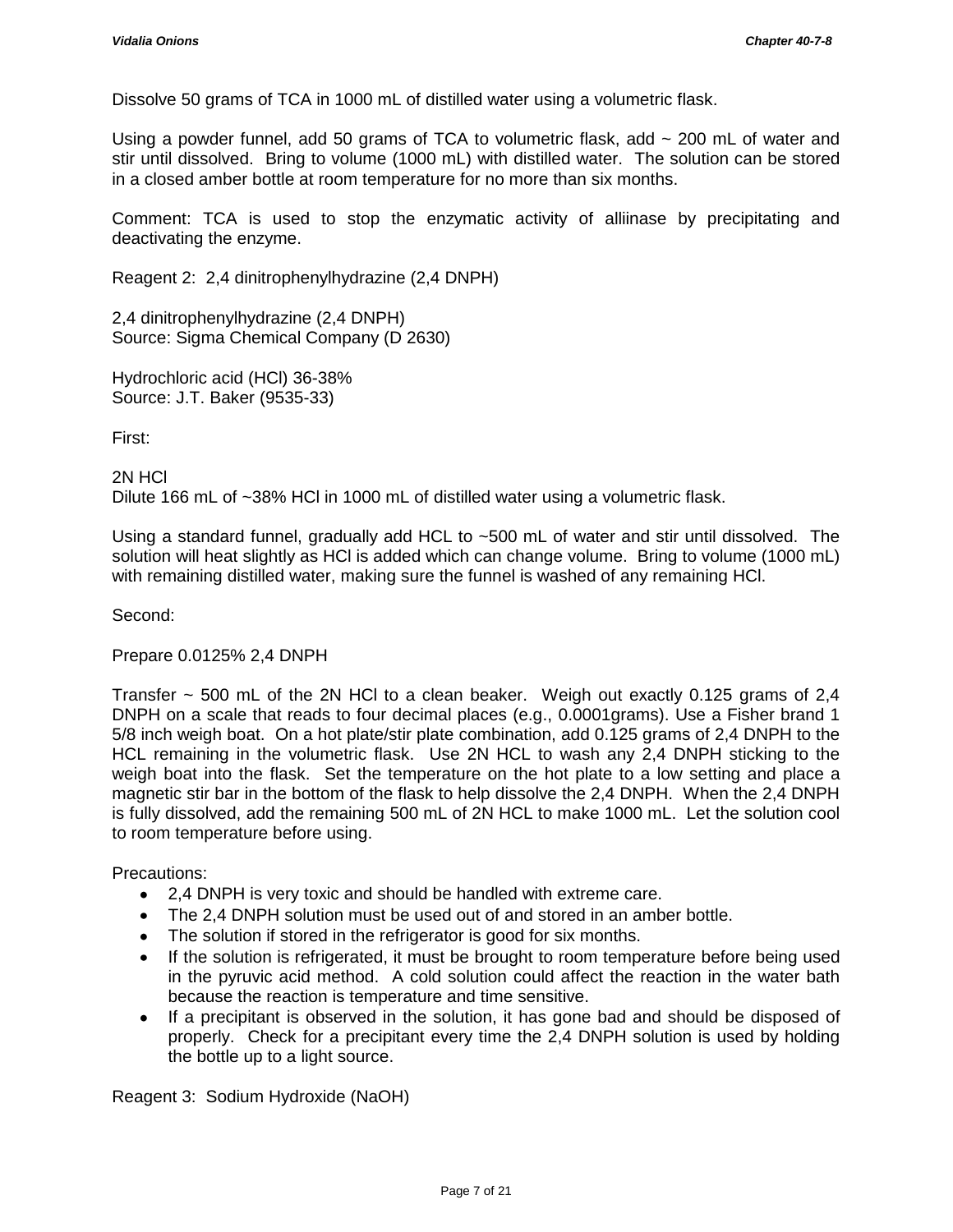Sodium Hydroxide (NaOH) Source: J.T. Baker (3722-05)

0.6 N NaOH

Dissolve 24 grams of NaOH in 1000 mL of distilled water.

Using a powder funnel, add the NaOH pellets to a 1000 mL volumetric flask. Add approximately 500 mL of distilled water and dissolve the pellets. Then add the remaining water to make 1000 mL. Immediately put the solution in an amber bottle before dispensing.

Precautions:

- NaOH solutions degrade in a very short period of time and must be made daily or only on the days that this procedure is performed.
- NaOH that has gone bad will cause the solution from the final reaction to appear dark yellow when it should be a rust color.
- NaOH pellets will absorb water readily from air and will change weight quickly. When weighing out the NaOH, make sure it is done as quickly and accurately as possible so the pellets do not absorb water. Immediately close the NaOH container once the pellets have been removed for the same reason.
- Only make up enough NaOH to be used for the current days analyses. Estimate the volume of 0.6 N NaOH to be used, including that for the standard curve and adjust the NaOH pellet weight and distilled water to accommodate.

Reagent 4: Sodium Pyruvate (Used in making the standard series.)

Sodium Pyruvate (Used in making the standard series.) Source: Sigma Chemical Company (P 2256)

Section 1.2 Preparation of a standard series for pyruvic acid measurement.

#### Prepare **0.1 M sodium pyruvate stock solution**

Dissolve 1.1 grams of sodium pyruvate in 100 mL of distilled water.

Add to a 100 mL volumetric flask 1.1 grams of sodium pyruvate. Wash the weigh boat containing the sodium pyruvate with distilled water and pour into the flask. Then bring the flask to volume (100mL) with distilled water.

Pyruvate Standard Series: Seven concentrations suitable for Vidalia Onions

Concentration 1: 0.25  $\mu$  moles pyruvate/mL 2.5 mL of 0.1 sodium pyruvate stock solution brought to 1000 mL with distilled water in a volumetric flask.

Concentration 2:  $0.2 \mu$  moles pyruvate/mL 2 mL of 0.1 sodium pyruvate stock solution brought to 1000 mL with distilled water in a volumetric flask.

Concentration 3: 0.15  $\mu$  moles pyruvate/mL

1.5mL of 0.1 sodium pyruvate stock brought to 1000 mL distilled water in a volumetric flask.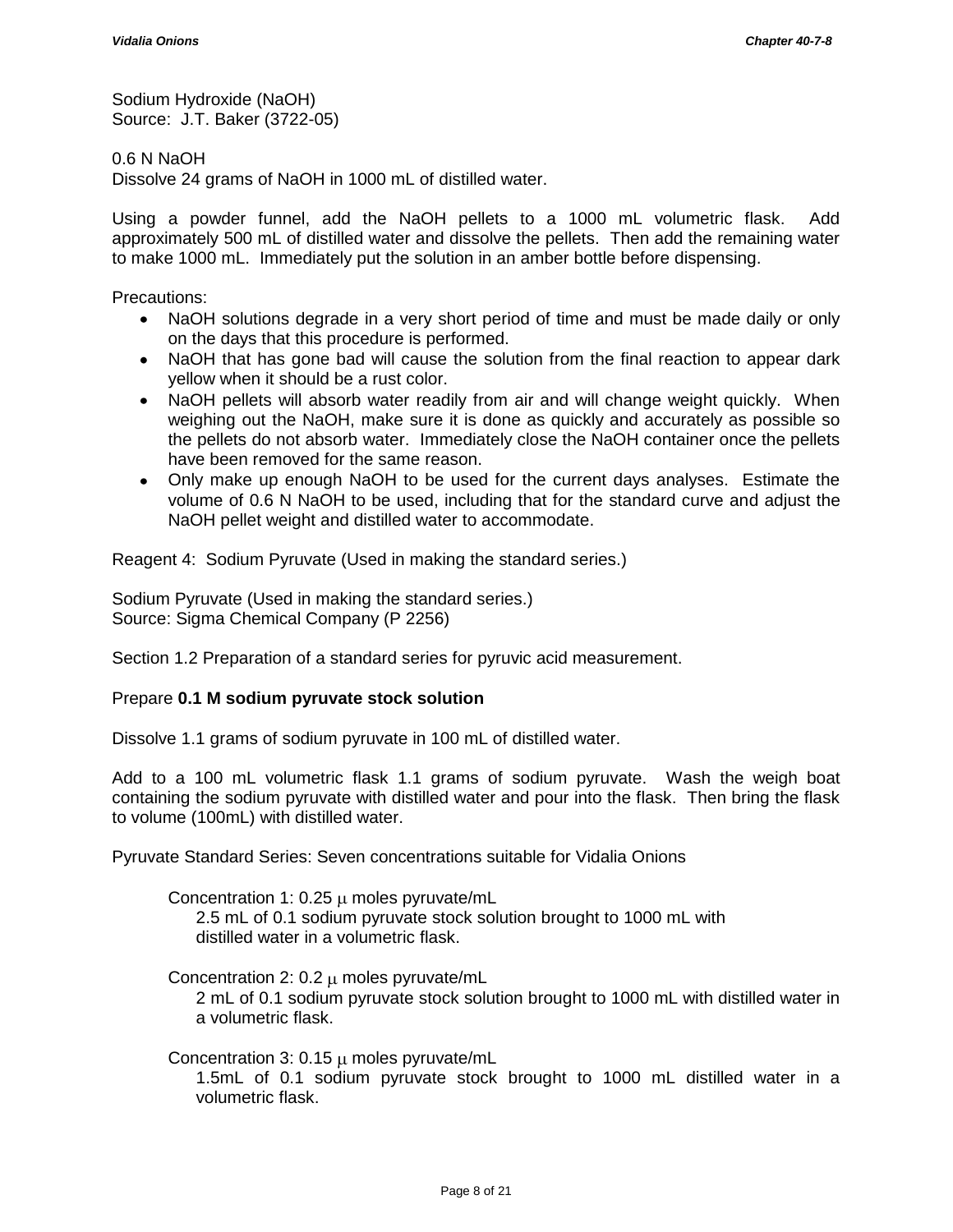Concentration 4: 0.1  $\mu$  moles pyruvate/mL

50 mL of 0.2  $\mu$  moles pyruvate stock solution brought to 100 ml distilled water in a volumetric flask.

Concentration 5: 0.05  $\mu$  moles pyruvate/mL

25 mL of 0.2  $\mu$  moles pyruvate stock solution brought to 100 ml distilled water in a volumetric flask.

Concentration 6: 0.025  $\mu$  moles pyruvate/mL

12.5 mL of 0.2  $\mu$  moles pyruvate stock solution brought to 100 ml distilled water in a volumetric flask.

Concentration 7: 0.010  $\mu$  moles pyruvate/mL

5 mL of 0.2  $\mu$  moles pyruvate stock solution brought to 100 ml distilled water in a volumetric flask.

Precautions and Comments:

- Extreme precision should be exercised when measuring the sodium pyruvate salt and dispensing volumes when constructing the standard series. The prediction of unknown pyruvate concentrations from onion juice is only as accurate as the standard series established.
- The sodium pyruvate series will degrade over time and significant loss can occur in a 24  $\bullet$ hour period. While the sodium pyruvate stock does not degrade as quickly, it should be made fresh each time a new series is established.
- Once made, each of the standards can be dispensed into 1.5 mL plastic vials and frozen (-20 to -80 ◦C) until needed. *This is the preferred method.* The above dilutions are sufficient for making 60 units of the standard series if **each standard is** dispensed in 1.5 mL aliquots. Once frozen, the standards are good for up to a year if they are not thawed. This approach adds consistency to the pungency evaluation by establishing a uniform standard series across evaluation dates. Prior to use, the standards need to be brought to room temperature.
- A new standard series should be used for pyruvate quantification each time a new reagent stock solution is made and used during pungency analysis.
- When constructed as prescribed above, the standard series results in a straight line (a linear relationship) when the results are graphed. However, on some spectrophotometers with lower powered light sources, the higher standard concentrations may begin to fall below the predicted line. If this occurs, the series will over estimate low pungency unknowns and underestimate higher pungency unknowns. Therefore, the power of the spectrophotometer should be considered when establishing the high standard in the series, making sure the line predicted is linear.
- The absorbance from the highest standard in the series should always exceed the  $\bullet$ absorbance (Spectrophotometric measurement) of the highest unknown (onion sample). Otherwise those points beyond the highest standard are being extrapolated and are unreliable.
- If the unknown samples are consistently reading above the highest standard, the onion  $\bullet$ juice containing the unknown pyruvate content should be further diluted to bring their concentration within the linear range of the **standard series. Further** dilution should occur at the water addition step in the preparation of the juice. Subsequently, the multiplication factor needs to be adjusted accordingly.

Section 1:3 Obtaining Onion Tissue Samples: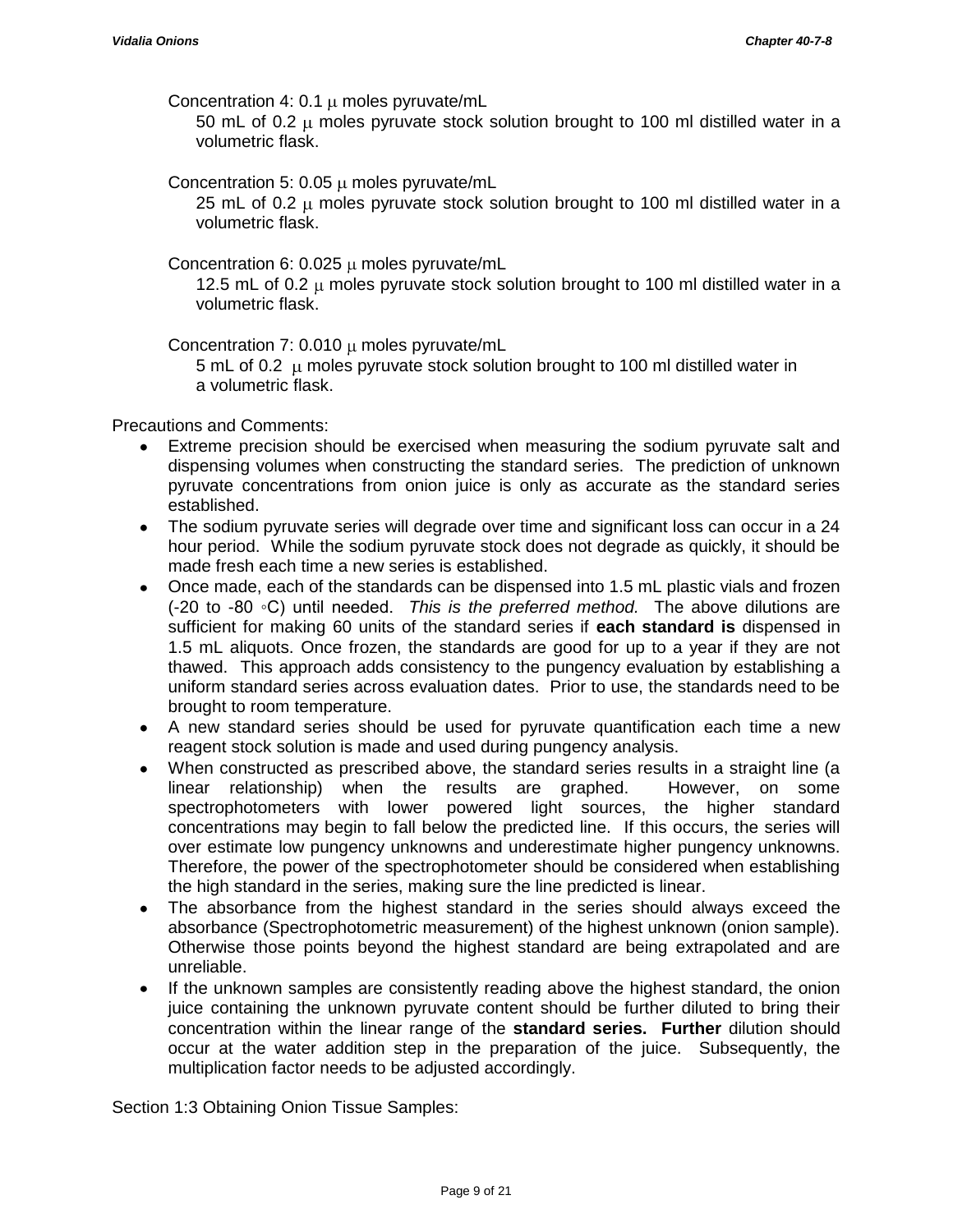Each "sample" must consist of the tissues obtained from 10 individual bulbs. This is required inn order to account for bulb-to-bulb flavor variability.

Tissue samples from each bulb must be obtained in one of two established ways.

Method A: Obtain a wedge from each bulb. First, cut the bulb in half, top to bottom (Figure 1). Second, cut a wedge from one of the halves which represents the entire bulb (Figure 2).





Method B: Obtain tissue cores from each bulb. Tissue cores must be taken just below the equator of the bulb. Whole bulbs or bulbs that have been halved can be used. A cork bore is positioned just below the equator of the bulb and is inserted through the tissue (Figure 3). The tissue core is then pushed out of the bore and collected for analysis (Figure 4).



Regardless of the method used above, the combined tissues of ten bulbs are collected in a disposable weigh dish for juicing. Adjust the size of the wedge or the diameter of the coring device so that the combined volume of the 10 tissue samples results in a complete maceration of the tissue sample during the pressing process. The tissue samples must be pressed within 15 minutes after collection.

Section 1.4 Obtaining Onion Juice from the Tissue Samples:

Onion juice is to be extracted from the combined tissues of 10 bulbs through the use of a pneumatic press with a press plate and barrel specially designed for onion tissue (Figure 5). Mechanical drawings which detail the press components and exact dimensions of the plate and barrel are available from the University of Georgia, Horticulture Department. The pneumatic press must be operated at air pressure of 90 pound per square inch. Two screens lie on top of the press plate. Screen 1, which is made from disposable window screening lies on top of Screen 2, which is made from stainless steel wire stock. The dimensions of both screens are outlined in the mechanical drawings. Following maceration, Screen 1 should be discarded,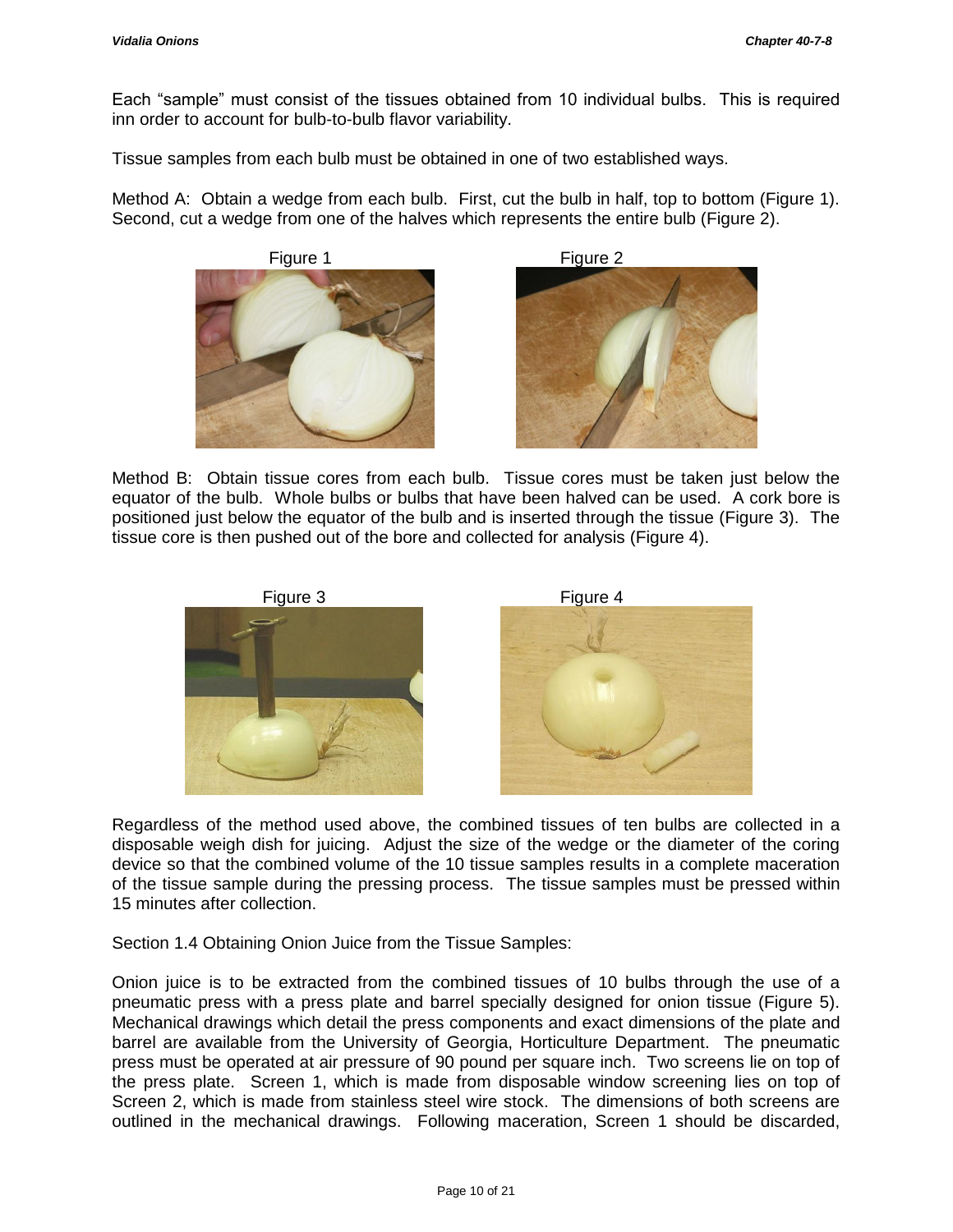where as Screen 2 can be reused after first being rinsed with fresh water, and completely dried. After maceration the plunger must be wiped clean with a dry cloth or towel. Also after maceration the plate and barrel assembly must be rinsed in fresh water and dried prior to reusing. All components are to be at room temperature and free of onion debris and moisture.



Step 1. Macerate the onion tissue through operation of the press. The juice extracted is to be collected in a weigh dish.

Step 2. Within 5 minutes of juicing, 0.5 mL of juice is to be pipetted into a 25mm diameter by 150mm test tube (40 mL). The 0.5 mL of juice is allowed to incubate at room temperature for not less than eight minutes and not more than ten minutes after pressing.

Step 3. Following incubation, for the specified length of time, 1.5 mL of 5% TCA is dispensed into the juice and the solution is immediately mixed thoroughly on a vortex apparatus.

Step 4. Eighteen mL of distilled water is then added to the test tube and that solution is immediately thoroughly mixed on a vortex apparatus.

Step 5. The test tube is then capped with a #4 rubber stopper and can sit at room temperature for up to eight hours before continuing with the pyruvate analysis.

Precautions:

- It is necessary to pipette the 0.5 mL of juice within five minutes of juicing as occasionally  $\bullet$ the onion juice will congeal to a gelatin like consistency. If congealing occurs after the juice is pipetted into the test tube, the results are not compromised.
- All pipettors used in the analysis should be calibrated daily. This is done by pipetting distilled water into a weigh boat that has been tared, or zeroed, on a balance. One mL of distilled water is equal to one gram. The pipette calibration should be repeated until the mL dispensed is equal to the weight equivalent (e.g., 1 mL = 1 gram). Anytime a pipette is accidentally dropped its calibration needs to be checked immediately for accuracy by using the above method.
- When repeating dispensers are used for dispensing the stock solutions, these dispensers should be calibrated weekly. The same method of water to weight calibration is used for dispensers.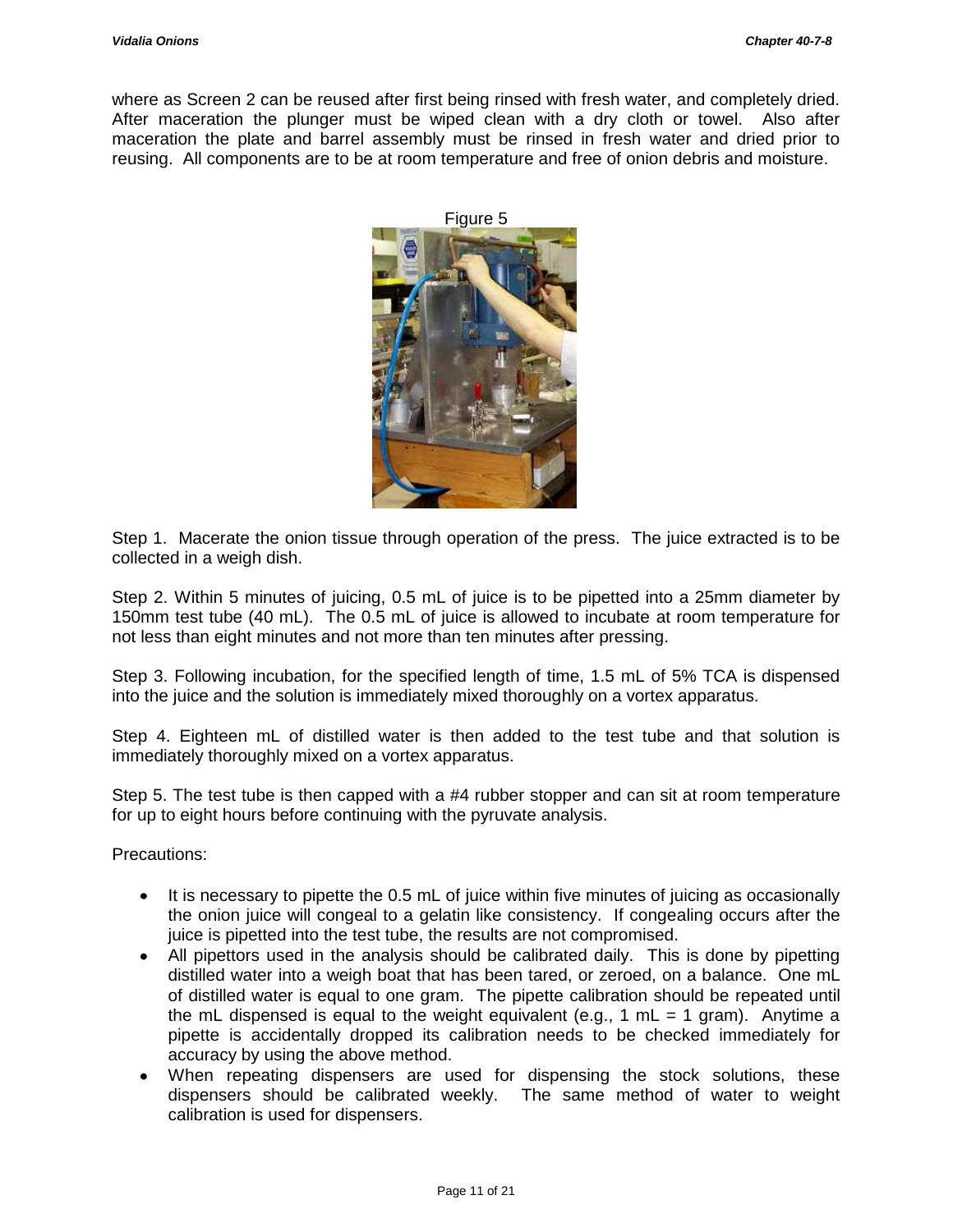The diluted juice with TCA should not be held overnight for analysis.

Section 1.5: Pyruvic Acid Development and Quantification

The use of a spectrophotometer set at 420nm is required. The spectrophotometer must be turned on and allowed to warm for a minimum of 10 minutes. This time required for "warm-up" may vary depending on the specific machine and manufacturer used.

The use of a water bath which is able to maintain a temperature of 37° C is required. The water bath must be turned on and allowed to warm for a sufficient time for the water to reach 37 °C (+/- 0.5°C.) Water depth must be maintained at a level sufficient to submerge the solution volumes when the test tubes are placed in the water bath. A test tube rack is to be used to hold the test tubes upright.

Step 1. Pippette one mL of the diluted onion solution (with the TCA - from the 40 mL test tube) into a 16mm diameter by 125mm test tube (Fisherbrand 14-962-10G).

Step 2. Add one mL of 0.0125% 2,4 DNPH and then add 1 mL of distilled water. After adding the distilled water, vortex the mixed solution.

Step 3. Place the test tubes containing the mixed solution in a test tube rack. Place the test tube rack into a re-circulating water bath set at 37 °C (+/- 0.5 °C) for exactly 10 minutes. This period must be timed with a count-down clock. After 10 minutes, remove the rack from the water bath.

Step 4. Within one minute, dispense five mL of 0.6 N NaOH into each test tube. Thoroughly mix these with a vortex device.

Step 5. From each tube pour a sample into a disposable cuvette that fit the spectrophotometer used, and the absorbance is read and recorded within 15 minutes of adding the NaOH. The solutions are then disposed of properly.

Precautions and Comments:

- Repeating dispensers are used for the 2,4 DNPH, distilled water, and 0.6 N NaOH.
- If the solutions are not thoroughly mixed, inconsistent results can be obtained.
- Time in the water bath and its temperature are extremely important. The reaction of the 2,4 DNPH and pyruvic acid is temperature and time dependent. For consistent results, these should be closely monitored.
- Once the NaOH is added, time is critical. Do not exceed 15 minutes before the absorbance is determined or the values will begin to decrease.
- Batches of 15 to 20 samples can be done efficiently and accurately. If the number of samples exceeds 20 in a batch, the absorbance may begin to decrease as the reactants begin to precipitate out of solution.

Section 1.6: Zeroing the Spectrophotometer & Establishing a Standard Series

Step 1: If the standards have been frozen, remove from the freezer and thaw to room temperature.

Step 2: One mL of each of the standard series stocks is added to a 16mm by 125mm test tube. One mL of distilled water is also added to a test tube which will be used to zero the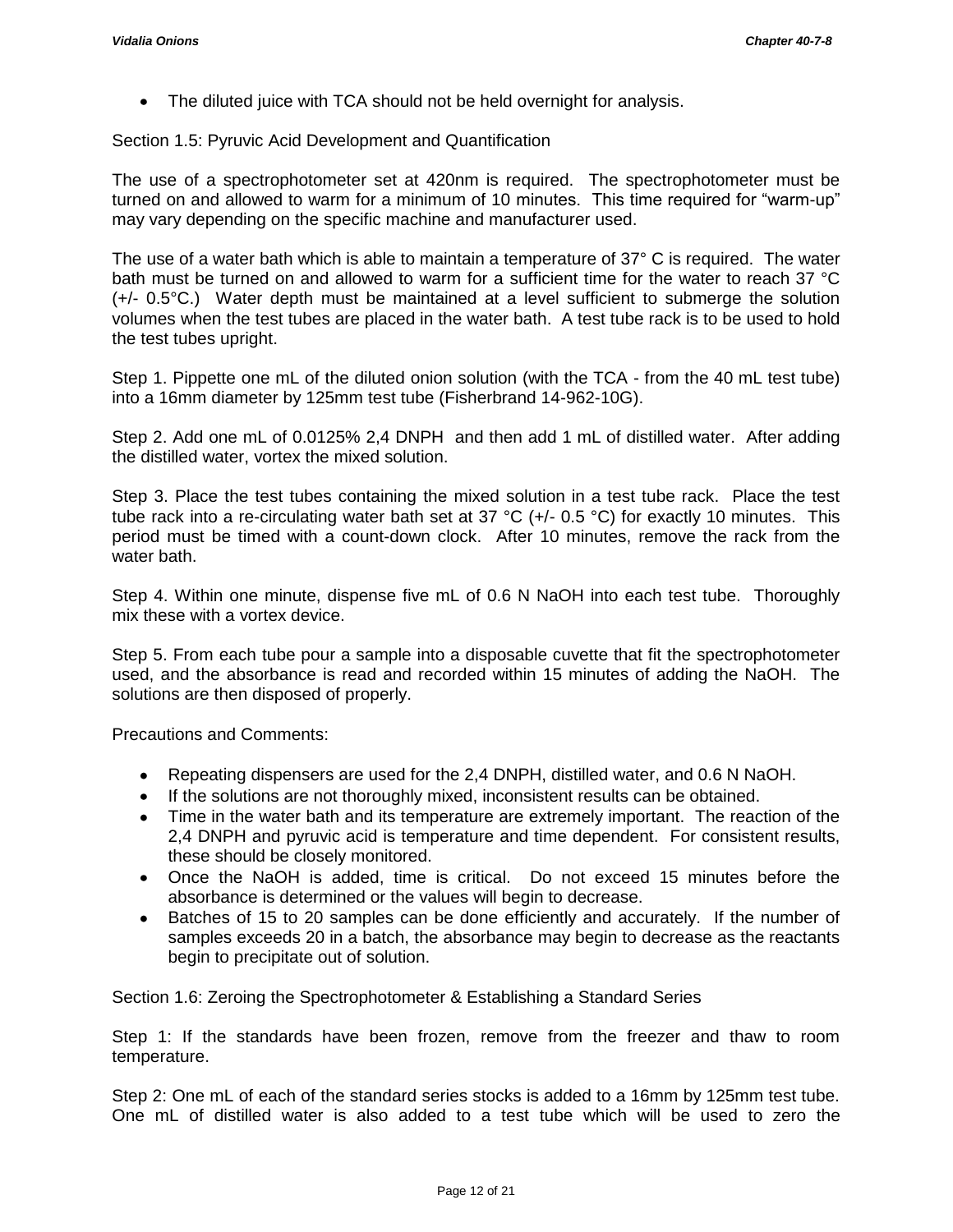## spectrophotometer.

Step 3: To each of the standards and the water zero, one mL of 2,4 DNPH and one mL of distilled water are added and the solutions are mixed.

Step 4: The solutions are to be placed in the 37 °C water bath for exactly 10 minutes and then removed.

Step 5: Five mL of NaOH is added to each standard and water zero, and mixed.

Step 6: First, the water zero is pored into a disposable cuvette, placed in the spectrophotometer, and the absorbance is adjusted to zero. The standard series is then dispensed into cuvettes and their absorbance is determined and recorded.

Step 7: Plot these values using a simple linear regression equation. These results will be used to determine the pyruvic acid content in the onion juice.

Precautions and Comments:

- The standards should be analyzed before the unknowns in the onion juice.
- Absorbance values should be close to the  $\mu$  moles pyruvate values in each of the standards if the water/2,4 DNPH solution is used to zero the spectrophotometer (e.g., the  $0.10 \mu$  moles pyruvate should have an absorbance close to  $0.10$ ).
- Each time a new reagent stock solution is used, a new standard series should be established and used to predict the unknown pyruvate samples.
- Because the NaOH is made daily, a new standard series needs to be established daily.
- The color of the final solution, after the NaOH is added, should be rust colored. The intensity of the color will depend on the amount of pyruvate in the solution. More pyruvate will cause a darker color to develop. If the solutions are bright yellow, one of the stock solutions is bad. Most often, NaOH made up incorrectly or a solution that has gone bad will cause a bright yellow color to develop. On occasion, bad 2,4 DNPH will cause a bright yellow color to develop.
- The pH of the final solution should be close to 12 for the proper rust color to develop.

Section 1.7: Calculating the pyruvic acid content in the onion juice

 $\mu$  Moles pyruvic acid of the onion juice is determined by multiplying the predicted value from the regression equation by 40. The dilution factor of the raw onion juice as written is 40x. A spread sheet, such as EXCEL, can be used for these calculations. The values determined through the simple linear regression should be reduced by 0.4  $\mu$  moles in order to allow for "normal" background pyruvate. Values are reported as  $\mu$  moles pyruvic acid per mL of onion juice.

Disclaimer:

The following disclaimer must be printed on all pungency analysis reports when the samples ARE NOT collected in accordance with Section 2 of these procedures:

"The pungency results reported were obtained using the pungency analysis method specified by the Georgia Department of Agriculture. The samples tested are not indicative of the flavor characteristics of any onions not tested and have no value in predicting the flavor characteristics of the field or shipment from which they were collected."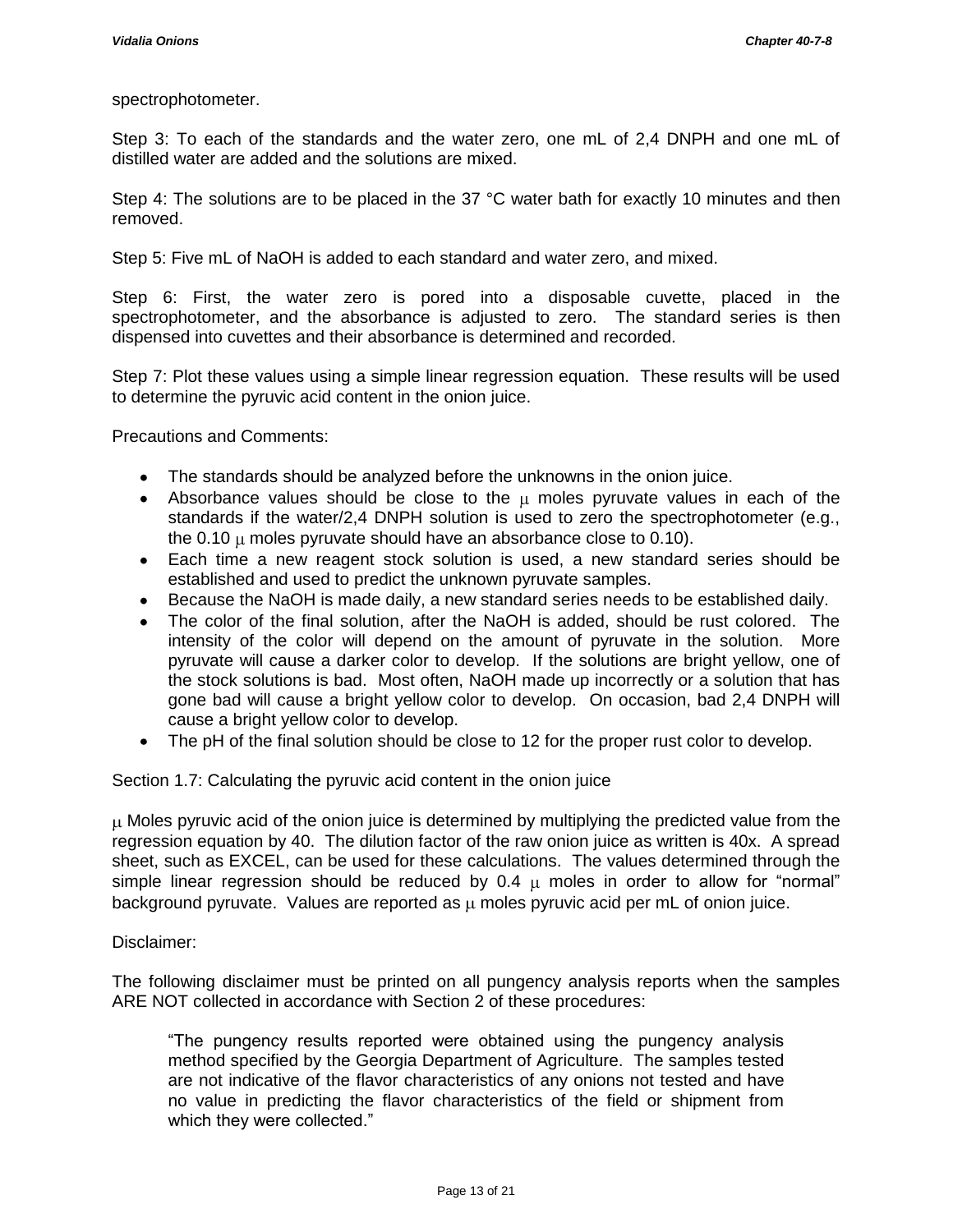Section 2.0: Sample collection procedures

To better inform consumers of the flavor intensity they might be purchasing, field sampling and pungency testing must be used. This section of the regulation establishes the sample collection method that must be utilized if pungency values are to be used in the promotion and/or marketing of Vidalia onions.

Section 2.1: Onion samples must be collected from the field prior to or during harvest.

Onion samples must be collected no earlier than 7 days prior to harvest and up to the time that the onions are removed from the field. Harvest is defined as undercutting of the onion roots. Removal from the field is defined as the onions being loaded onto or into a truck or a bulk transport vehicle. Onions can not be sampled after the onions have been removed from the field.

Onions must be tested for pungency within 5 days of the sample date. If onions are held during the 7 days allowed prior to pungency testing, they should be held at room or refrigerated temperatures. At no time should the sample onions be frozen or exposed to temperatures above 120 degrees Fahrenheit.

Section 2.2: Onion sample lots must be identified and not co-mingled with onions samples of another lot.

Individual lots must be identified and tested separately. A lot is defined as a single variety harvested within a single field within a 7 day period. A change in lot is required when there is a change in variety and/or a change in harvest dates of more than 7 days and/or a change of fields.

Example: One variety planted in one field harvested within a 7 day period would be considered one test lot. Two varieties planted within one field, even if they are harvested within the same 7 day period, would be considered two lots.

Section 2.3: Onion sample lots must be tracked and segregated.

The grower/packer must maintain lot integrity throughout all handling and packing processes to insure that "tested" lots are not co-mingled with untested lots. Records of the movement of tested lots from the field through the packing, and storage and re-packing process must be maintained through all product handling steps so that "tested" lots are not co-mingled with untested lots.

Section 2.4: Onion samples must be collected using a statistically valid sampling density.

In the Vidalia onion production region it has been determined that two 10-bulb samples must be collected from each acre of any commercial lot. Sampling density in a given field lot was established for Vidalia onions through a statistical sampling study conducted by the University of Georgia and published in HortTechnology (1998, Volume 8, pages 329-332).

Samples must be collected on a stratified grid basis which equally represents the characteristics of the field lot. Samples can not be taken from a single geographical location within a lot. If a lot size is less than 3 acres, six 10-bulb samples must be collected on a stratified grid basis which equally represents the spatial characteristics of the lot.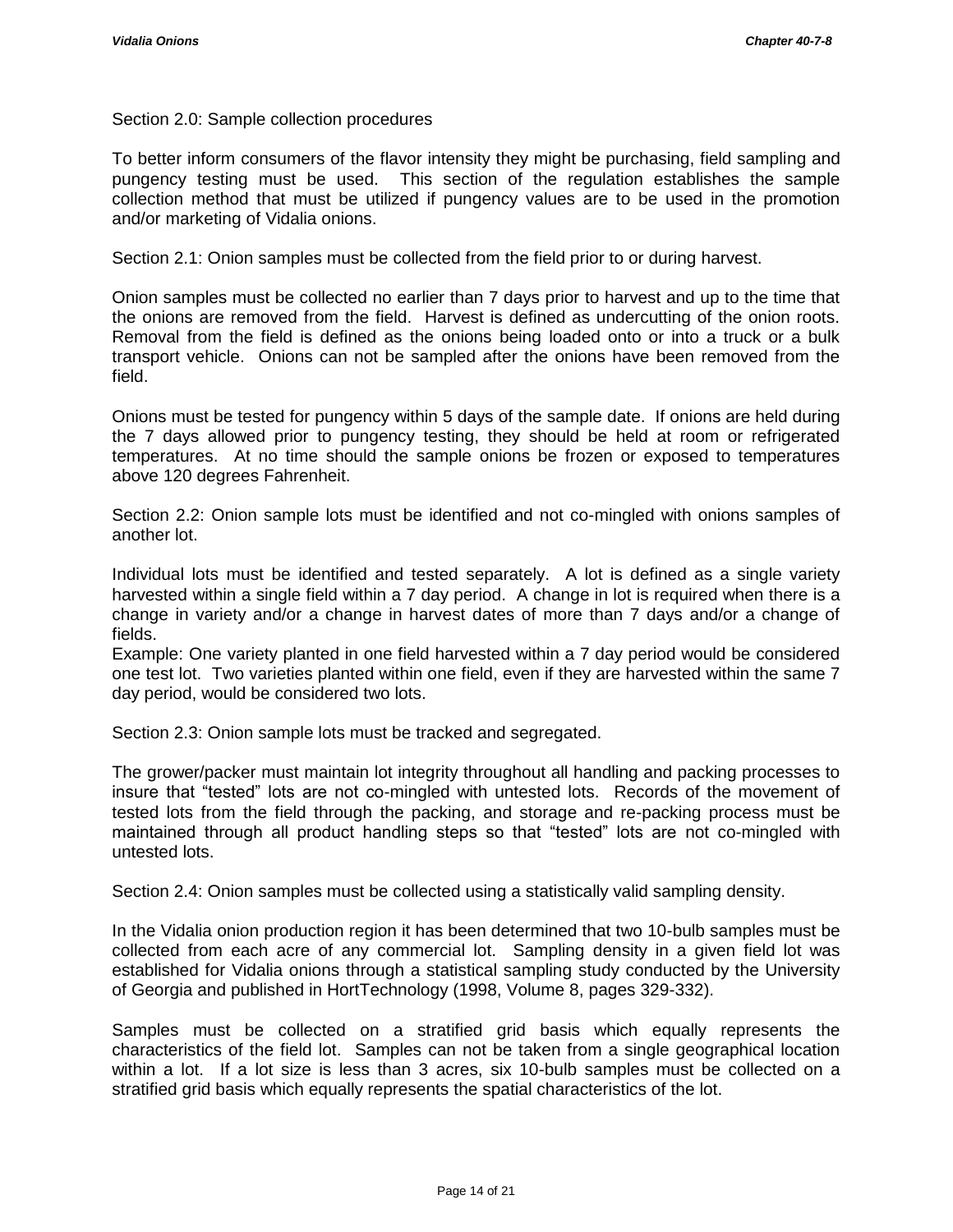Section 2.5: Each onion sample must consist of 10 bulbs which are size representative of the marketable onions in the field.

A single sample is defined as a 10-bulb composite selected from adjacent plants in a single location within the field lot. The 10-bulb sample should be size representative of other plants within reasonable proximity. Only disease-free and marketable bulbs should be collected.

Section 2.6: Onion Samples must be tested in accordance with section 1 of this regulation.

Section 2.7: Pungency testing results have a limited length of validity.

As bulb pungency changes during long-term storage, the test values are considered valid for 50 days. If any lot remains in storage for a period longer than 50 days after harvest, the onions will need to be retested. Onion lots will need to be re-sampled on a lot basis. Two 10 bulb samples will be needed per acre equivalent from stored onion lots. For example, if onion yield from a lot was 500 50 pound units, then two 10 bulb samples would need to be retested per 500 50 pound units coming out of any lot in storage longer than 50 days.

Section 2.8: Disclaimer:

"The pungency results reported were obtained using the sample collection and pungency analysis method specified by the Georgia Department of Agriculture. This is the method that must be utilized if pungency values are utilized in the promotion and/or marketing of Vidalia onions."

# **40-7-8-.08 Handling Requirements.**

(1) All Vidalia onions must be graded and packed in the Vidalia onion production area. No bulk shipments of Vidalia onions to destinations outside the Vidalia onion production area for packing or storage will be allowed, except as otherwise provided in these rules. Nothing contained in this definition shall authorize the repacking of Vidalia onions except as specifically authorized under Paragraph 40-7-8-.08 (1) (f) 2. of these rules.

(a) Grade Requirements - No Vidalia onion may be offered for sale other than those that meet the grade standards for a U. S. No. 1, provided that the Commissioner may establish tolerances or percentages of that Grade each marketing season upon the recommendation of the Vidalia Onion Advisory Panel.

(b) Size Requirements - Size shall be specified in connection with the grade in terms of one of the size classifications listed below:

- 1. "*Small*" shall be from 1 to 2 ¼ inches in diameter.
- 2. "*Medium*" shall be from 2 to 3 ¼ inches in diameter.
- 3. "*Large Medium*" shall be 2 ½ inches or larger in diameter.
- 4. "*Large*" or "*Jumbo*" shall be 3 inches or larger in diameter.
- 5. "*Colossal*" shall be 3 ¾ inches or larger in diameter.

(c) Tolerances for size: In order to allow for variations incident to proper sizing, not more than 5 percent by weight of the onions in any lot may be smaller than the minimum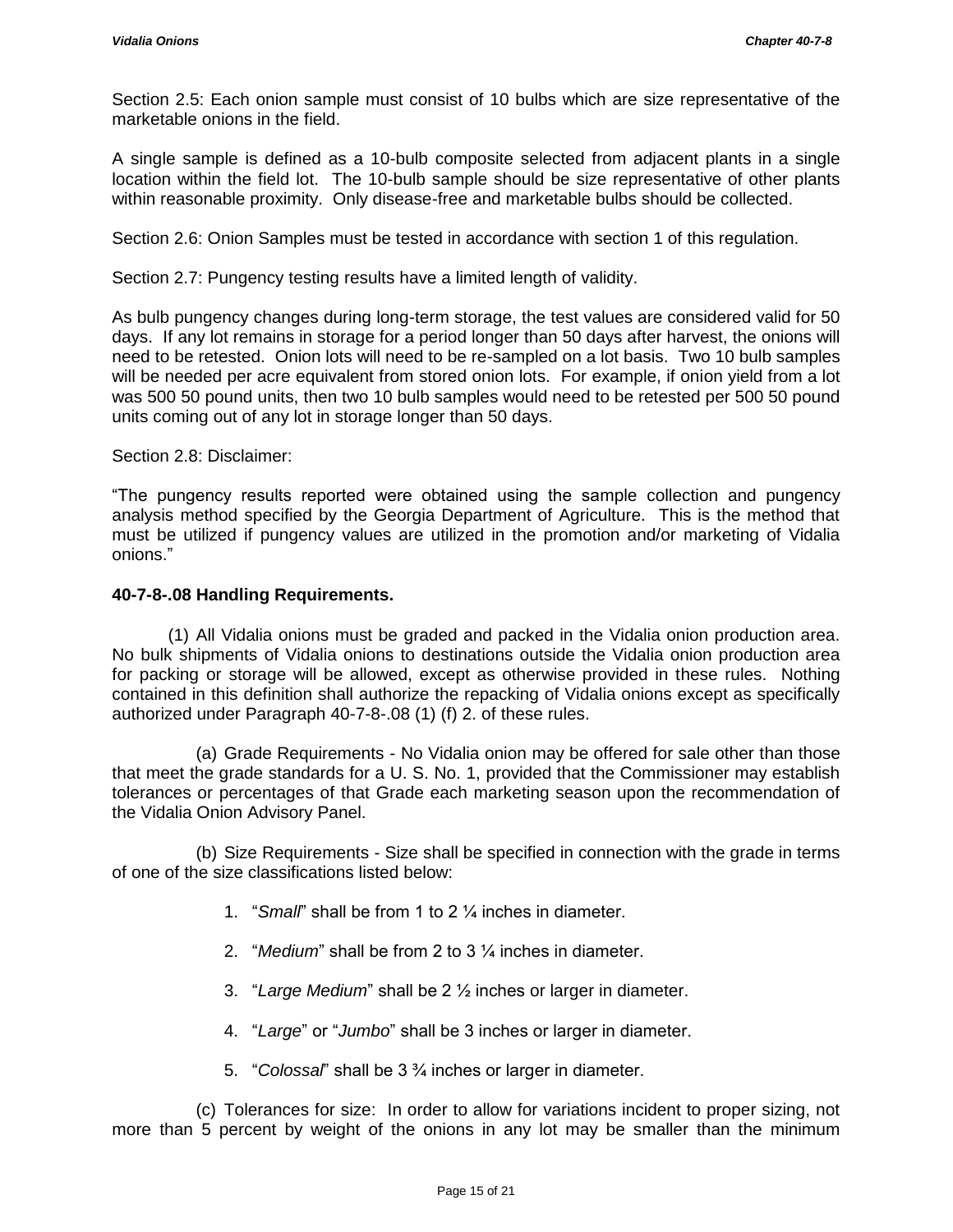diameter specified. In addition, not more than 10 percent by weight, of the onions in any lot may be larger than the maximum diameter specified.

(d) Special Purpose Shipments:

1. The minimum grade, size and quality requirements set forth in previous paragraphs of this section shall not be applicable to shipments of onions for charity, relief, and processing handled in accordance with paragraph (e) of this section.

2. Gift Packages - The handling by any person of gift packages of onions shall conform to all handling, grade, size, quality and labeling requirements of this section.

3. Experimental Shipments - Upon approval of the Department, Vidalia onions may be shipped in bulk or other containers for experimental purposes, provided they are handled in accordance with paragraph (e) of this section. The shipper must furnish the Department with out-turn reports of such shipments.

4. Export Shipments - Export shipments must comply with the handling, grade, size, quality, and labeling requirements set forth in this section.

5. Onions not exempt under paragraph (d) of this section, or not handled in accordance with paragraph (d) of this section, shall be mechanically mutilated at the packing shed or physically destroyed by other means approved by the Commissioner, rendering them unsuitable for fresh market.

(e) Safeguards - Each grower or handler making shipments of onions for relief, charity, processing, or experimental purposes shall:

1. Apply to the Department for and obtain a Certificate of Privilege to make such shipments.

2. Furnish reports of each shipment made under the applicable Certificate of Privilege.

3. Such reports shall be furnished to the Department in such manner, on such forms, and at such time, as it may prescribe. Each grower or handler shall maintain records of such shipments and the records shall be subject to review and audit by the Department.

4. In addition to the provisions in the preceding paragraphs any grower or handler making shipments for processing shall:

(i) Weigh or cause to be weighed each shipment, prior to, or upon arrival, at the processor.

(ii) Attach a copy of the weight ticket to a completed copy of the Report of Special Purpose Shipment and return both promptly to the Department.

(iii) Make each shipment directly to the processor or the processor's subcontractor, and attach a copy of the Report of Special Purpose Shipment.

(iv) Each processor or processor's subcontractor who receives Vidalia onions for processing, shall weigh the onions upon receipt, complete the Report of Special Purpose Shipment which accompanies each load, and mail it immediately to the Department.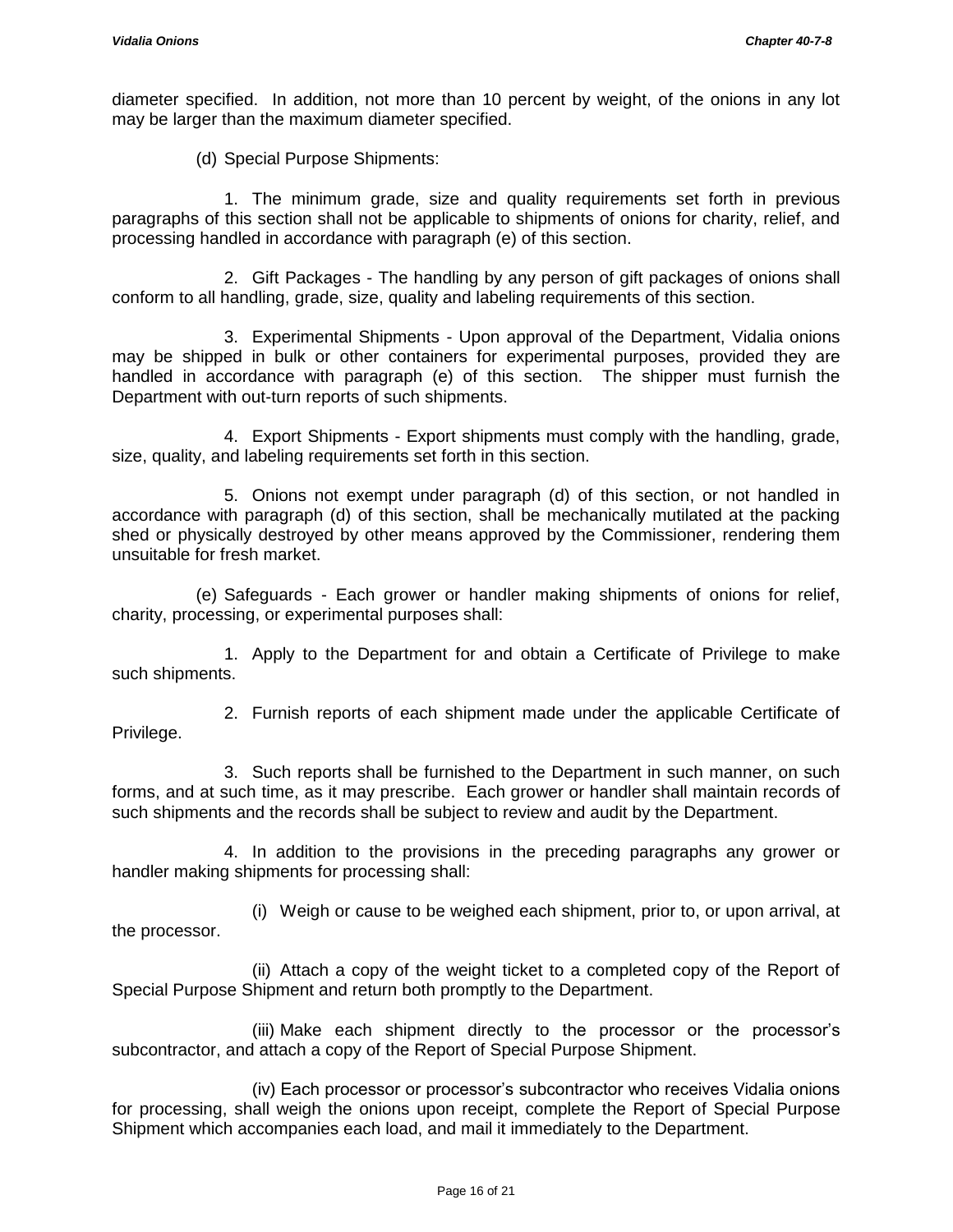(v) Each processor or subcontractor for any stage of processing who receives cull Vidalia onions, shall make available at its business office at any reasonable time during business hours, copies of all applicable purchase orders, sales contracts, or disposition documents for examination by the Department, to enable it to determine the disposition of the onions.

5. Cull Vidalia onions transported in bags shall be transported in 50-pound unlabeled bags.

- (f) Repacking
	- 1. Commercial repacking of Vidalia onions is prohibited.

2. Retail repackers may repack Vidalia onions for in-house sales directly to consumers provided the onions have previously met the requirements of these regulations.

(g) Facility Packing Requirements

1. Any grower/packer within the Vidalia onion production area desiring to pack or store any other yellow onions in the same facility where Vidalia onions are packed or stored, shall agree in writing to the following requirements prior to doing so.

 (i) A representative of the Department must be present and must seal all rooms containing Vidalia onions before any other yellow onions are allowed onto the premises and into the facility.

 (ii) Once all rooms containing Vidalia onions are sealed, representative of Department is the only one who can unseal any room at any time.

 (iii) Whenever a room containing Vidalia onions is opened, representative of the Department must monitor the entire packing and shipping process. If room is not completely emptied, documentation must be retained indicating the amount of Vidalia onions that were removed and how many remain, and room must be re-sealed by representative of Department. This process must be repeated in each instance where Vidalia onions are removed from a storage room, packed, and shipped from the facility.

 (iv) After Vidalia onions are packed, representative of Department must monitor and document their entire movement during the handling process to ensure they are loaded into vehicles for shipment, and that they are properly shipped. "Properly shipped" shall be defined as "completely removed from the premises."

**Authority O.C.G.A. Sec. 2-14-133.**

# **40-7-8-.09 Invoices.**

All onions sold as Vidalia onions or Vidalia green onions must be accompanied by an invoice, bill of lading, bill of sale or other documentation issued by the seller, to show the producer of the onions by name and address, or the person making the sale if other than the producer, name and address of person or persons to whom sold and shipped, the quantity and grade, if applicable. Copies of invoices, bills of lading, bills of sale or other documentation, shall be required to be furnished to the Department upon request, provided that nothing herein shall be construed to require the maintaining of records of a retail sale to an ultimate consumer. Copies of invoices, bills of lading, bills of sale or other documentation, shall be maintained by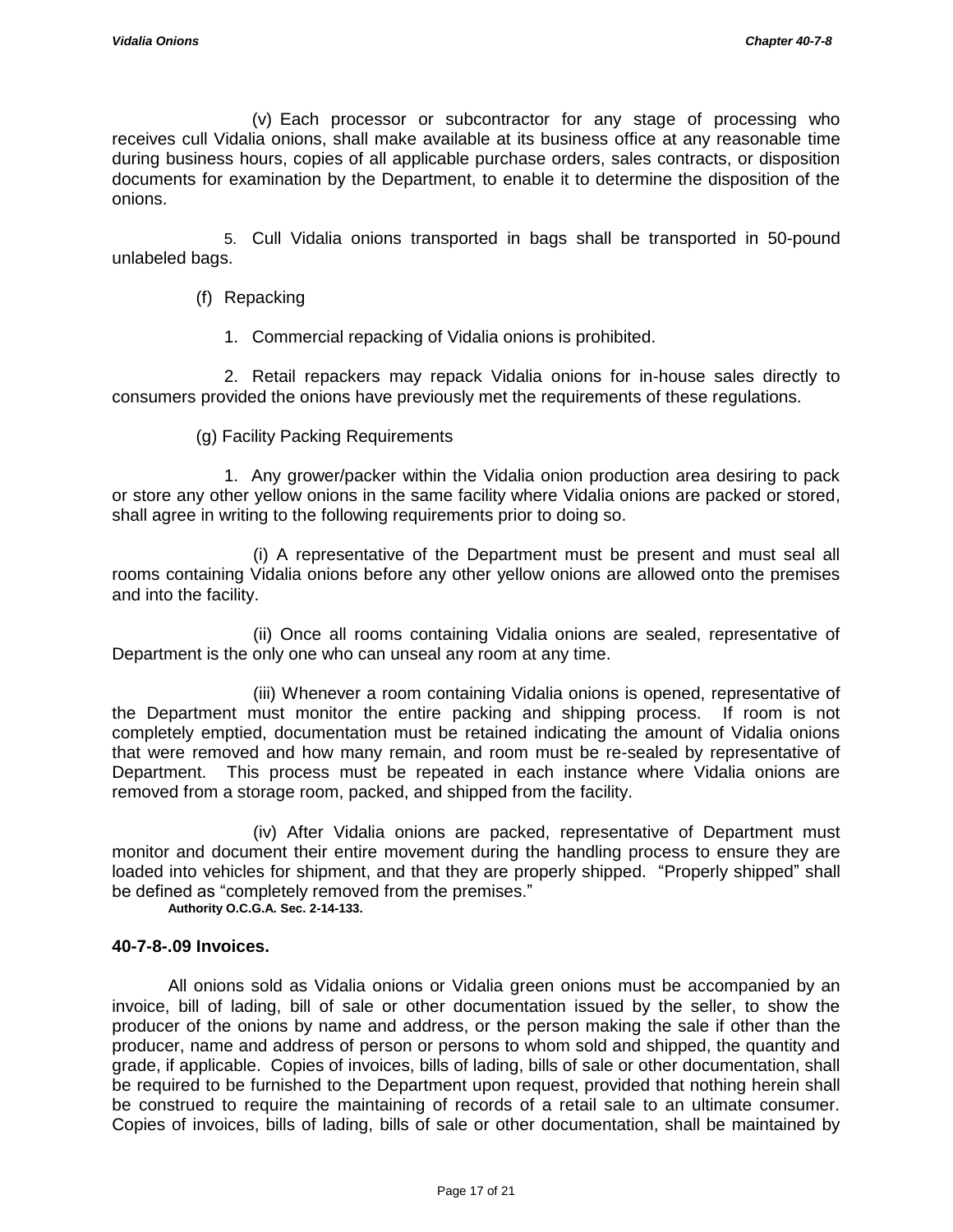the seller at the place of business of the firm for a minimum of four years after the issuance date.

**Authority O.C.G.A. Sec. 2-14-133.**

## **40-7-8-.10 Right of Entry.**

The Commissioner or his duly authorized agent shall have free access at all reasonable hours to any production area, or any packaging, processing, and storage facilities where onions are being held for introduction into commerce, and any vehicle being used to transport or hold such onions for the purpose of:

(a) Inspecting such area, facility or vehicle to determine if any of the provisions of these regulations and the Georgia Food Act are being violated;

(b) Examining business records and invoices to determine the origin of any onions; and

(c) Securing samples of onions, onion packaging or containers, labels, tags, seals, stamps, or other identification devices.

**Authority O.C.G.A. Sec. 2-14-133.**

## **40-7-8-.11 Business Records.**

All persons producing, packaging, processing, distributing or selling onions as Vidalia onions or Vidalia green onions must retain for a period of four years those records which indicate the origin of any onions produced, packaged, processed, distributed or sold by them. **Authority O.C.G.A. Sec. 2-14-133.**

#### **40-7-8-.12 Prohibited Acts.**

The following acts and the causing thereof within this State are prohibited:

(a) The selling or offering for sale of any onions as Vidalia onions or Vidalia green onions unless such onions are the type defined in paragraph (g) of Section 40-7-8-.02 of these rules, and were grown in the Vidalia onion production area as defined in paragraph (i) of Section 40-7-8-.02 of these rules.

(b) The packaging or labeling of any onions as Vidalia onions or Vidalia green onions for sale, or the use of the term "*Vidalia*" in connection with the labeling or packaging of onions for sale, unless such onions are of the type defined in paragraph (g) of Section 40-7-8-.02 of these rules, meet all standards for grades of Vidalia onions as required in Section 40-7-8-.06 and paragraph (a) of Section 40-7-8-.08 (1) of these rules, were grown in the Vidalia onion production area as defined in paragraph (i) of Section 4-7-8-.02 of these rules, and unless a current Certification Mark Agreement has been entered into as provided by Section 40-7-8-.04 of these rules.

(c) The selling, holding, offering for sale, packaging or labeling of onions as Vidalia onions or Vidalia green onions in violation of the Georgia Food Act.

(d) The production and/or packaging of onions as Vidalia onions or Vidalia green onions unless the producer and/or packer is properly registered, as provided by Section 40-7-8-.03 of these rules.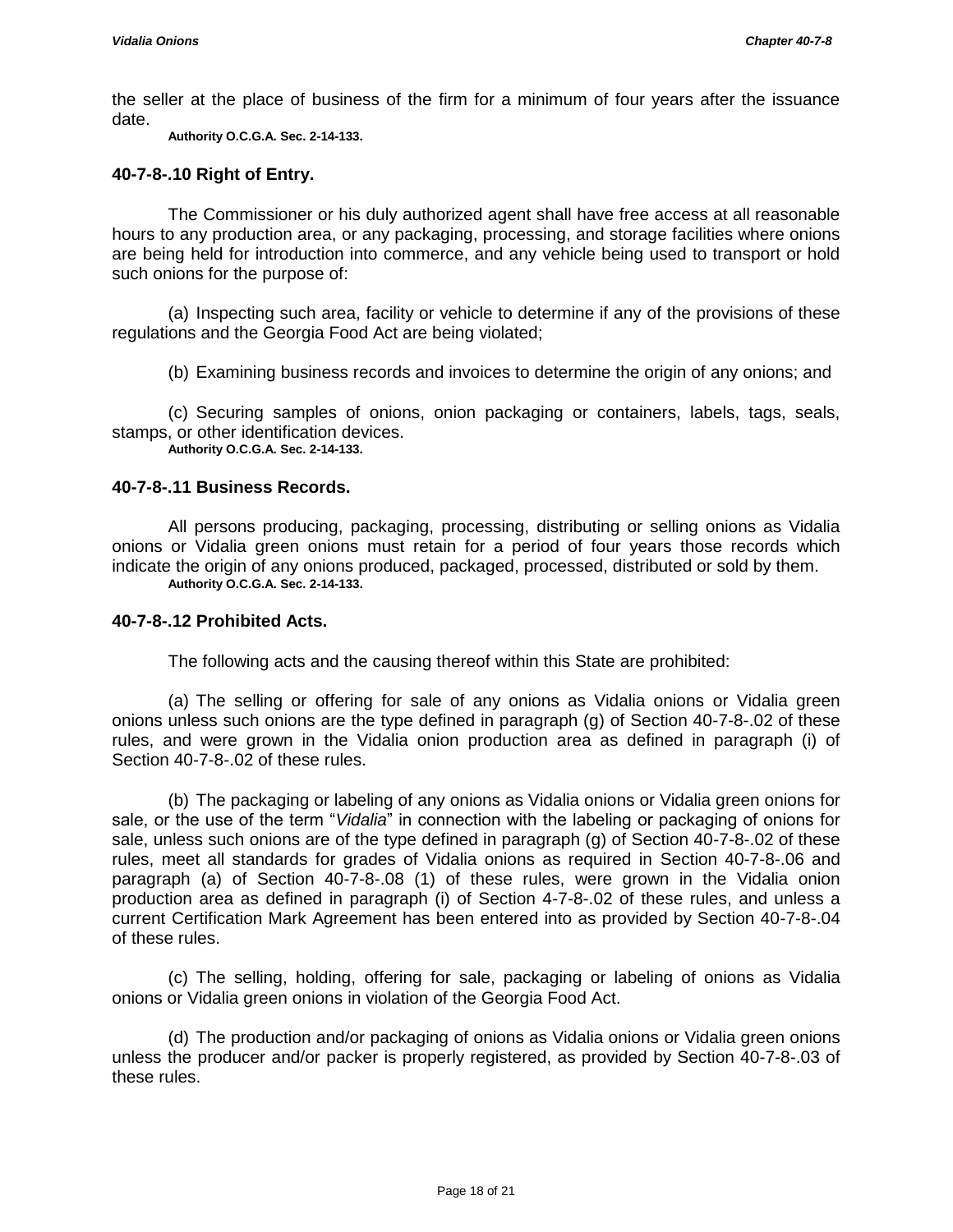(e) The handling or shipping of Vidalia onions in bulk outside the production area, or Vidalia onions which have not been graded and packed, as provided by these rules, except for charity, relief, processing or experimental shipments, as provided for in paragraph (d) of Section 40-7-8-.08 (1) of these rules.

(f) The repacking of Vidalia onions except as specifically authorized under Paragraph 40-7-8-.08 (1) (f) 2. of these rules.

(g) The violation of any provision of Paragraph 40-7-8-.08 (1) (g) 1. of these rules related to Facility Packing Requirements.

(h) The failure to provide information as required in paragraph 40-7-8-.03.2 of these rules related to documentation of sales by persons and entities to Vidalia onion growers. Any such information deemed confidential shall be subject to the requirements of Paragraph 40-7-8- .18 of these rules.

**Authority O.C.G.A. Sec. 2-14-133.**

### **40-7-8-.13 Variances.**

Upon the application of any person showing:

(a) That he has produced and sold or marketed onions as Vidalia onions in this State within three years prior to the effective date of these regulations; and

(b) That continued production and sales or marketing of such onions by the applicant would be authorized under these rules but for the fact that the onions would be grown outside the Vidalia onion production area, the Commissioner may grant a variance to such person authorizing him to continue to produce, package, store and sell or market such onions in the production area specified in the application. Any such action by the Commissioner shall authorize a variance only as to the production area, and the person receiving the variance shall be subject to all other requirements contained in these rules. A variance may not be transferred. The Commissioner, under the conditions he prescribes, may require the submission of such information or documentation as he deems necessary in connection with the issuance of such variances. All applications for variances shall be on forms developed by the Commissioner. An application for a variance must be filed with the Commissioner by December 31, 1987, in order to be eligible for consideration. Variance Application Forms may be obtained from the Georgia Department of Agriculture, Markets Division, Capitol Square, Atlanta, Georgia 30334.

**Authority O.C.G.A. Sec. 2-14-133.**

# **40-7-8-.14 Certified Controlled Atmosphere Storage.**

Any person involved in the production, packaging, holding, storage, distribution and sales of Vidalia onions who desires to store by such means Vidalia onions for the purpose of introduction into commerce following September 15th of the year in which the onions were produced, must notify the Department to provide inspection and certification of the storage facilities and the onions to be stored prior to storage. The Department will place seals on the facility. The Department must be notified if the seals are broken for any reason. The storer must notify the Department to request inspection and certification prior to removal from storage. The storer must maintain records for each storage cycle for a period of two (2) years. The records must contain, but not be limited to, the following:

(a) Name of storer;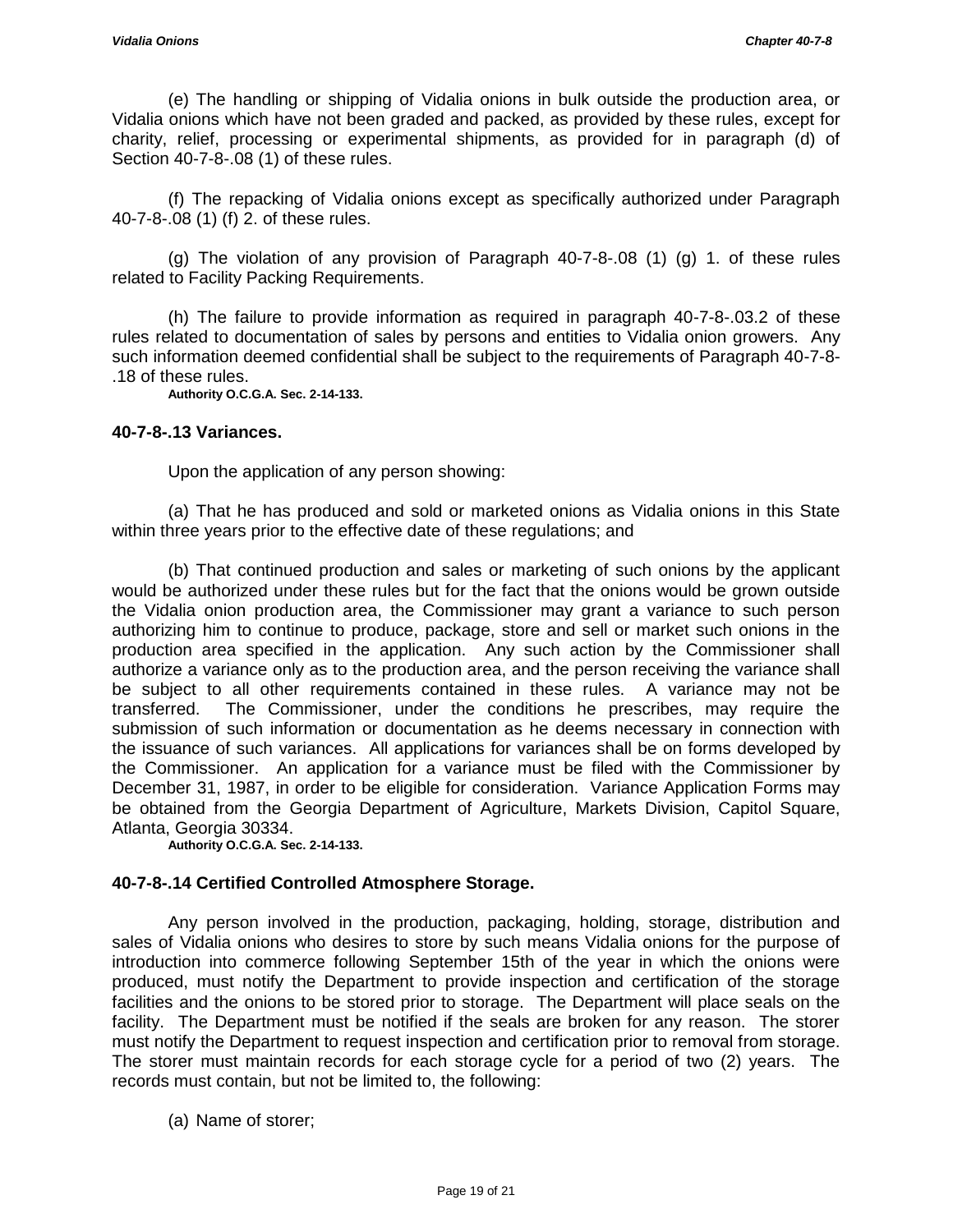- (b) Producer name and address if other than storer;
- (c) Location of storage facility;
- (d) Diagram of facility relating to controlled atmosphere storage units;
- (e) Date of inspection by Department prior to storage;
- (f) Date onions enter storage;
- (g) Volume of onions stored by weight, bushel count or bin count;
- (h) Date onions to be removed;
- (i) Date of inspection by Department prior to removal from storage;
- (j) Volume of onions removed from storage by weight or bushel count;
- (k) Copies of invoices from sale of stored onions;
- (l) Seal numbers used to seal storage facility. **Authority O.C.G.A. Sec. 2-14-133.**

# **40-7-8-.15 Containers.**

Container manufacturers will be required to maintain for a period of four years, records indicating the quantity of Vidalia onion containers produced and persons to whom sold or shipped. Each person who produces or packages onions as Vidalia onions, must maintain records for a period of four years indicating the number of Vidalia onion containers purchased, and disposition or use of those containers. A manufacturer of containers shall not sell containers imprinted with the name and address of a producer or packer to anyone other than that producer or packer. A manufacturer shall not sell stock containers (*containers imprinted with the term "Vidalia" and bearing no producer or packer name*) to anyone other than a currently registered Vidalia onion producer or packer.

**Authority O.C.G.A. Sec. 2-14-133.**

# **40-7-8-.16 Vidalia Onion Advisory Panel.**

The Commissioner shall appoint a Vidalia Onion Advisory Panel, to consist of individuals involved in growing, packing, or growing and packing Vidalia onions; at least one county cooperative extension agent from the Vidalia onion production area; and any other person or persons selected by the Commissioner, for the purpose of rendering advice upon his or her request regarding the exercise of his or her authority pursuant to Code Sections 2-14-136 and 2-14-137. Members of the advisory panel shall receive no compensation for their service as such members.

**Authority O.C.G.A. Sec. 2-14-133.**

# **40-7-8-.17 Shipping Date.**

The Commissioner may determine and announce a shipping date each year for the Vidalia onion marketing season upon the recommendation of the Vidalia Onion Advisory Panel. Vidalia onions may be shipped prior to such date with a mandatory U.S. No. 1 grade certificate.